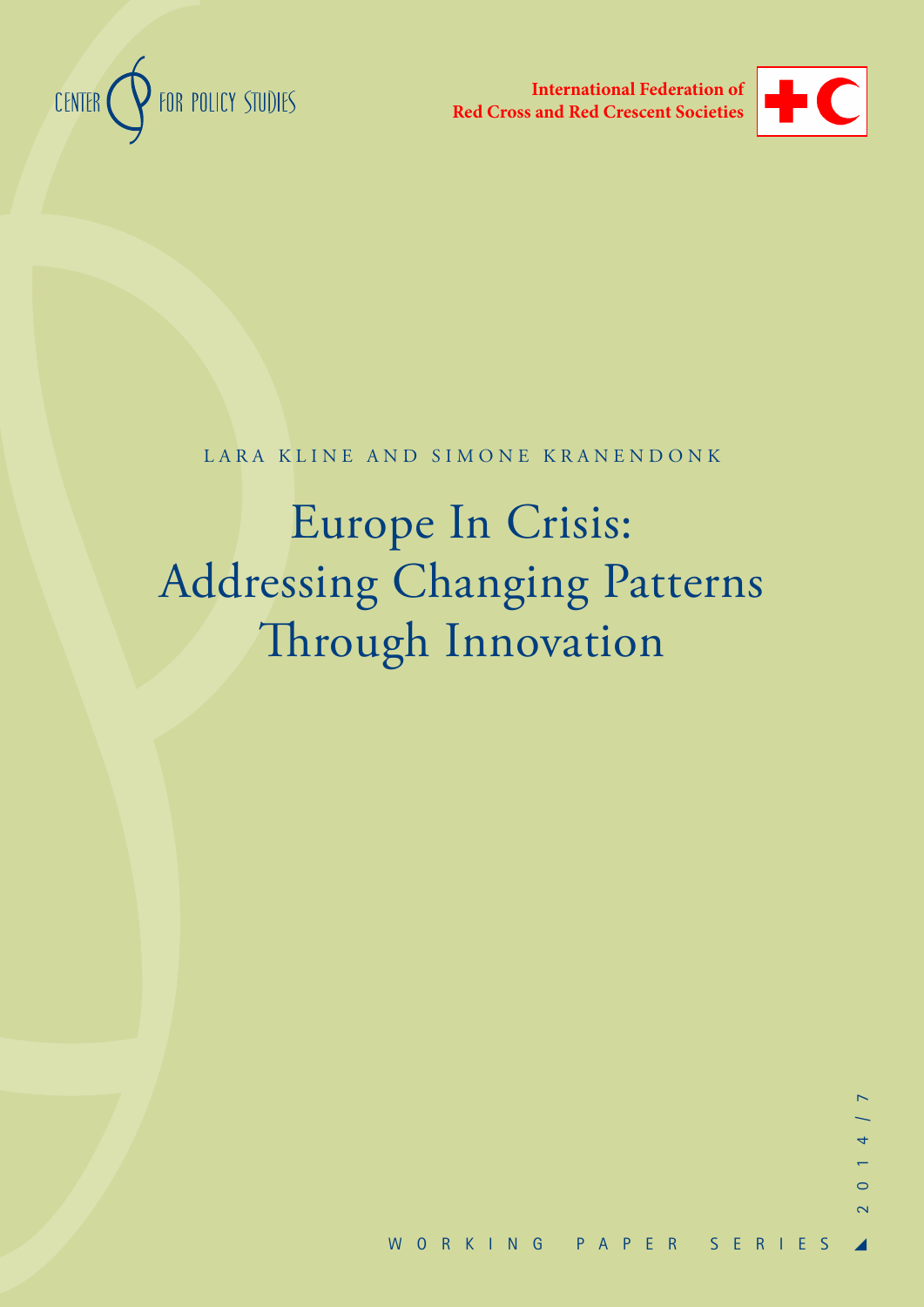



Thernational Federation<br>Theory of Red Cross and Red Crescent Societies

# ABOUT THE PROJECT

This study was commissioned by the International Federation of Red Cross and Red Crescent Societiies, Budapest, as a support for the international meeting of national societies in Florence, June 2014, under the title Think Differently. The work was conducted and recognized in partial fulfillment for the "Policy Labs" course within the Department of Public Policy at Central European University. Policy Labs are part of the MA curriculum and give an opportunity for small teams to work for external clients producing and presenting policy relevant research that will be used for advocacy, assessment and development. Clients are civic organizations, donors, research centers and international organizations. The Policy Lab focusing on this project for the IFRC was mentored by Andrew Cartwright and Marton Leiszen at Central European University's Center for Policy Studies.

# ABOUT THE PAPER SERIES

Policy Research Reports are occasional studies that provide support or background information for wider research projects. They include reviews of scientific literature, state of the art reports, and country studies. They are works in progress and offer practical combinations of academic and policy writing.

**Lara Kline** and **Simone Kranendonk** were students in the Master of Arts program of the Department of Public Policy at Central European University during the 2013-2014 Academic Year.

The views in this report are the authors' own and do not necessarily reflect those of the Center for Policy Studies, Central European University, nor the International Federation of Red Cross and Red Crescent Societies.

This text may be downloaded only for personal research purposes. Additional reproduction for other purposes, whether in hard copies or electronically, requires the consent of the author(s), editor(s). If cited or quoted, reference should be made to the full name of the author(s), editor(s), the title, the research project, the year and the publisher.

CENTER FOR POLICY STUDIES CENTRAL EUROPEAN UNIVERSITY Nador utca 9 H–1051 Budapest, Hungary cps@ceu.hu http://cps.ceu.hu © Central European University

Cover photo: Portugal, Credit: Jarkko Mikkonen / Finnish Red Cross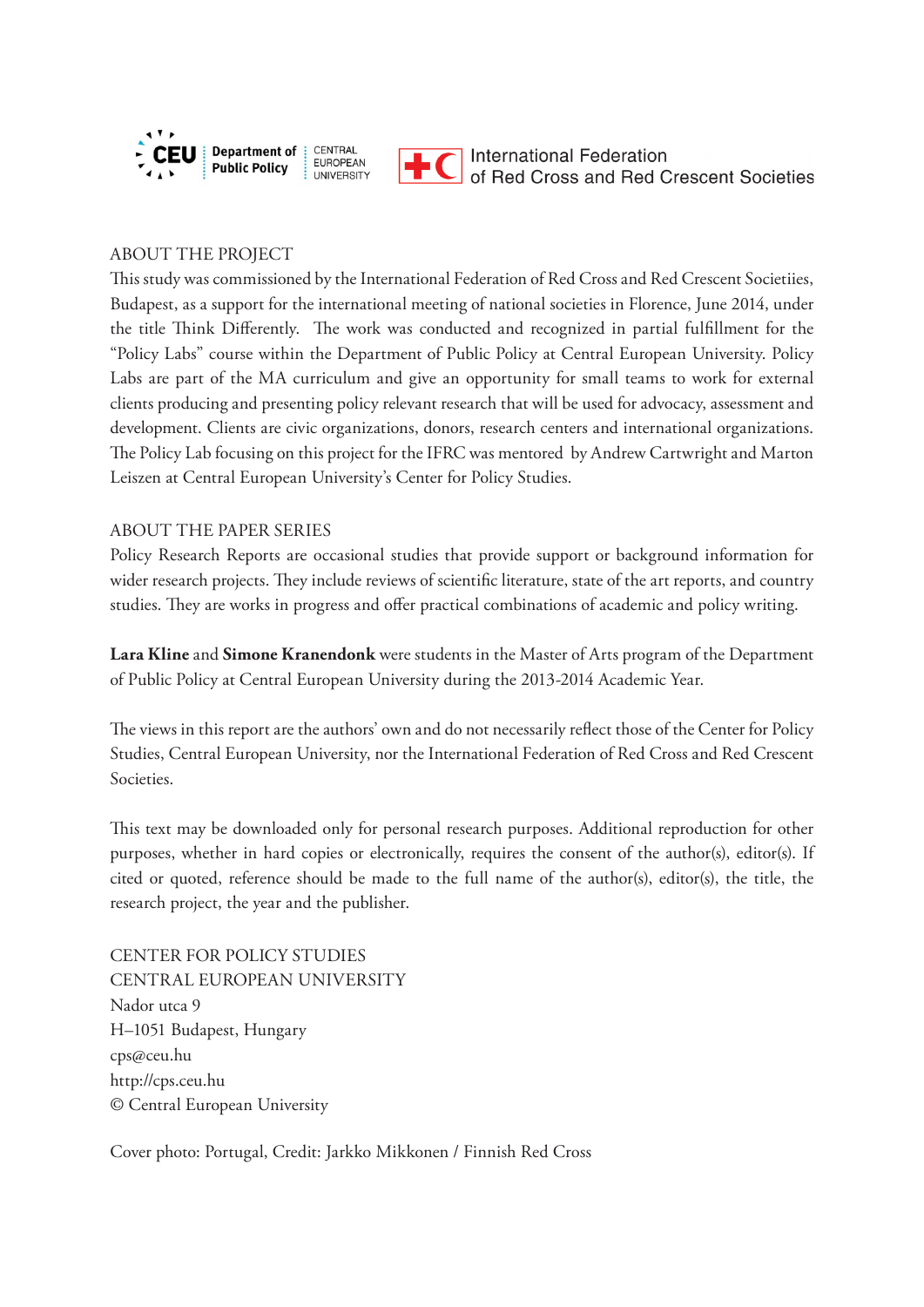

# **EUROPE IN CRISIS: ADDRESSING CHANGING PATTERNS THROUGH INNOVATION**

*Prepared for the Europe Zone Office of the International Federation of Red Cross and Red Crescent Societies*

by

# **Lara Kline and Simone Kranendonk**

Department of Public Policy Central European University

Supervisor: Prof. Andrew Cartwright

May 2014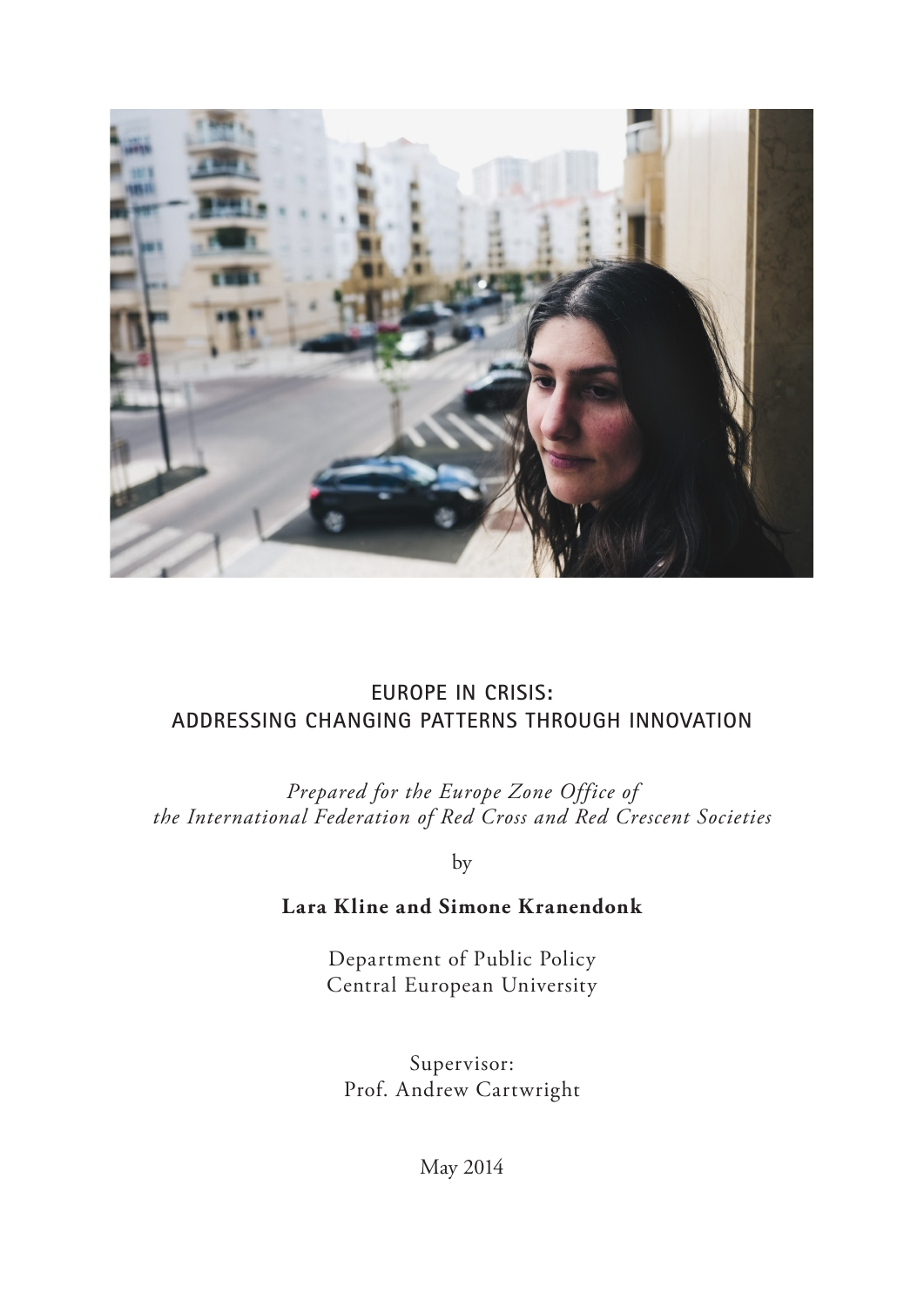# **CONTENTS**

| <b>I. EXECUTIVE SUMMARY</b>                                                                    | $\mathfrak{Z}$ |
|------------------------------------------------------------------------------------------------|----------------|
| 2. INTRODUCTION                                                                                | 3              |
| 2.1. Defining humanitarian aid                                                                 | 4              |
| 2.2. The economic crisis and the role for National Societies in responding to its consequences | 5              |
| 2.3. Target groups of the study and regional analysis                                          | 6              |
| 2.4. Methodology                                                                               | $8\,$          |
| 2.5. Structure                                                                                 | 9              |
| 3. CONTEXT AND BACKGROUND                                                                      | 9              |
| 3.1. Current situation and projections                                                         | 9              |
| 3.2. People at risk for poverty and social exclusion                                           | 10             |
| 3.3. NEETs and the new generation                                                              | 11             |
| 3.4. The working poor                                                                          | 12             |
| 3.5. From data to recommendations                                                              | 14             |
| 4. POLICY RECOMMENDATIONS                                                                      | 15             |
| 4.1. Psychosocial support                                                                      | 15             |
| 4.2. Intergenerational & in-community support and cooperation                                  | 19             |
| 4.3. Cooperation with third parties, strategic partnerships                                    | 20             |
| 4.3.1. The models of cooperation with the private sector by the Danish Red Cross               | 21             |
| 4.3.2. Implementing the model in partnerships with non-private parties                         | 22             |
| 4.4. Early warning concept                                                                     | 22             |
| 4.5. Cash Transfer Programs                                                                    | 24             |
| 4.6. Technology and Communication                                                              | 26             |
| 5. CONCLUSIONS                                                                                 | 28             |
| 6. REFERENCES & LITERATURE LIST                                                                | 29             |
| 7. ANNEXES                                                                                     | 3I             |
| 7.1. Leading Interview Questions                                                               | 31             |
| 7.2. Questionnaire format and questions                                                        | 32             |
| 7.3. Stata-do-file                                                                             | 33             |
| 7.4. List of Acronyms and Abbervations                                                         | 33             |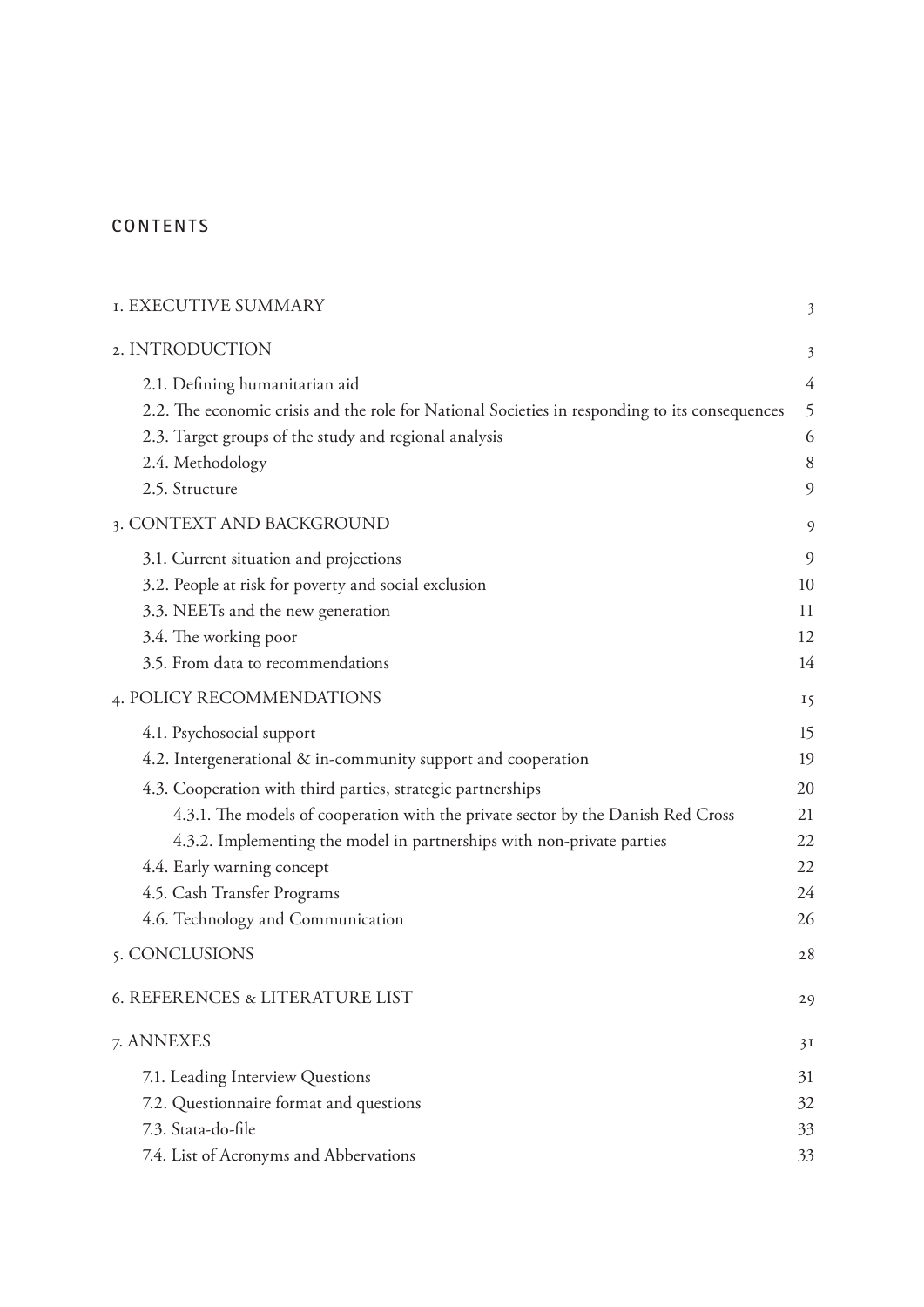#### CENTER FOR POLICY STUDIES WORKING PAPERS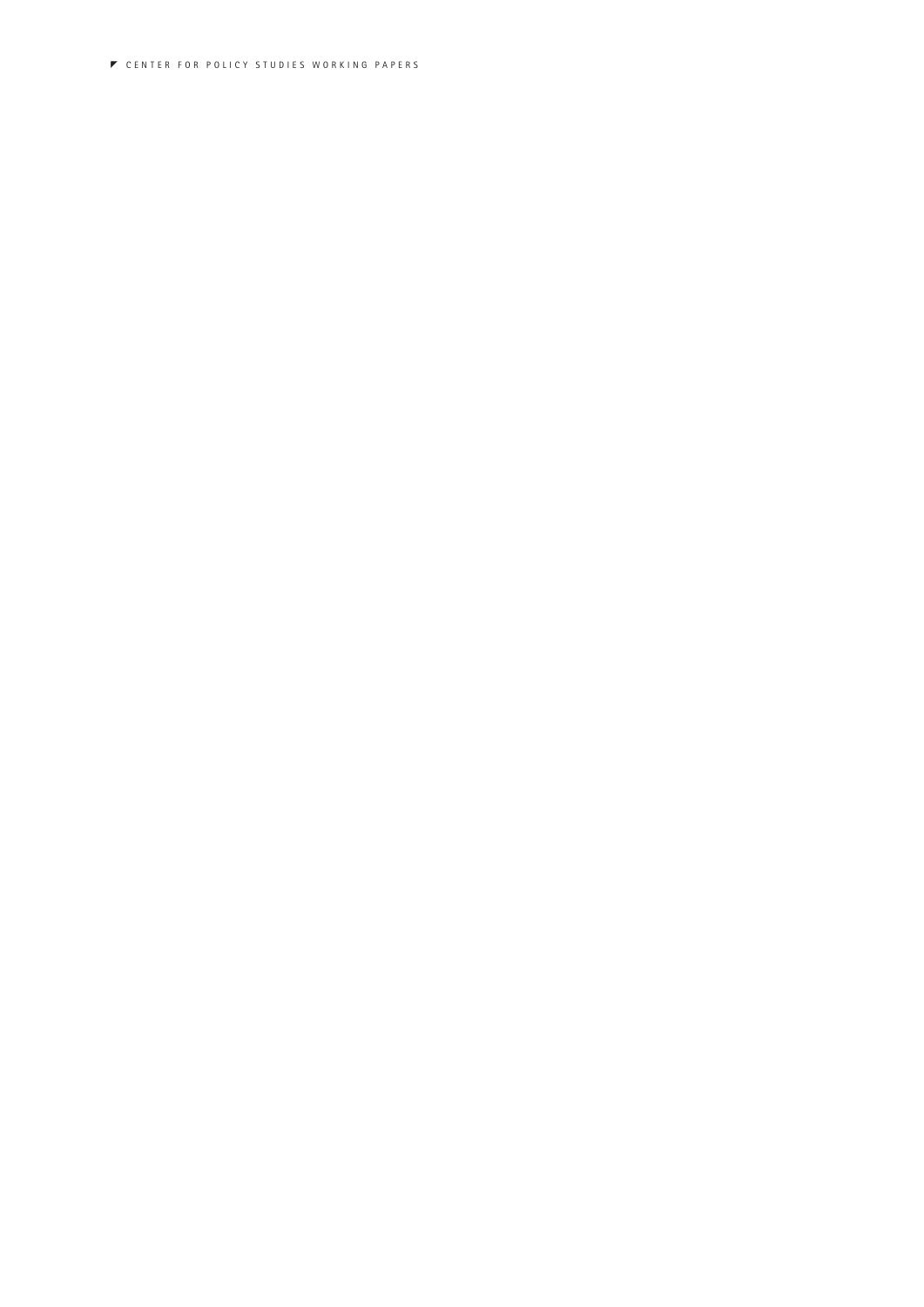## <span id="page-5-0"></span>**1. EXECUTIVE SUMMARY**

The *Think Differently* report by the International Federation of Red Cross Red Crescent Societies illustrated the humanitarian impact of the economic crisis at country, community and household levels, and highlighted some of the key trends related to the socio-economic situation in Europe and Central Asia as the result of the economic downturn. In this report we go deeper into these trends and look at specific societal changes and how the National Red Cross Red Crescent Societies (National Societies) can most effectively respond. This document presents the results of an in-depth study on possible policy innovations in response to the trends in poverty rates within the IFRC Europe Zone as a result of the economic crisis in Europe since 2008. The methodological framework is comprised of an extensive literature review, semi-structured interviews and questionnaires. Based on the findings of this research the recommendations presented include: psychosocial support, intergenerational partnership, third party cooperation, practice of early warning mechanism, and cash transfer programs. These will be presented with the overarching theme of utilizing a better means of communication within each recommendation.

### **2. INTRODUCTION**

The changing societal structures, socio-economic composition and especially the growing poverty rates in the Europe Zone (53 countries in Europe and Central Asia) make innovation and changes in the patterns of delivering humanitarian aid necessary. This document presents the results of an in-depth study on possible policy innovations to be implemented by the different National Red Cross Red Crescent Societies in response to the trends in poverty rates within the Europe Zone as a result of the economic crisis in Europe. Based on these trends, and in order to effectively assess appropriate innovations, the research questions are as follows:

- 1. What innovative policy reforms can the National Societies implement within the Europe Zone in order to successfully and sustainably deal with the socio-economic consequences of the economic crisis?
- 2. What policy instruments can support these policy reforms in addressing the different target groups of the National Societies?

The main goal of this report is to provide National Societies with policy recommendations to cope with the changed patterns, in order to prevent, mitigate and respond in a sustainable way to the humanitarian consequences of the economic crisis and to strengthen individuals and community resilience.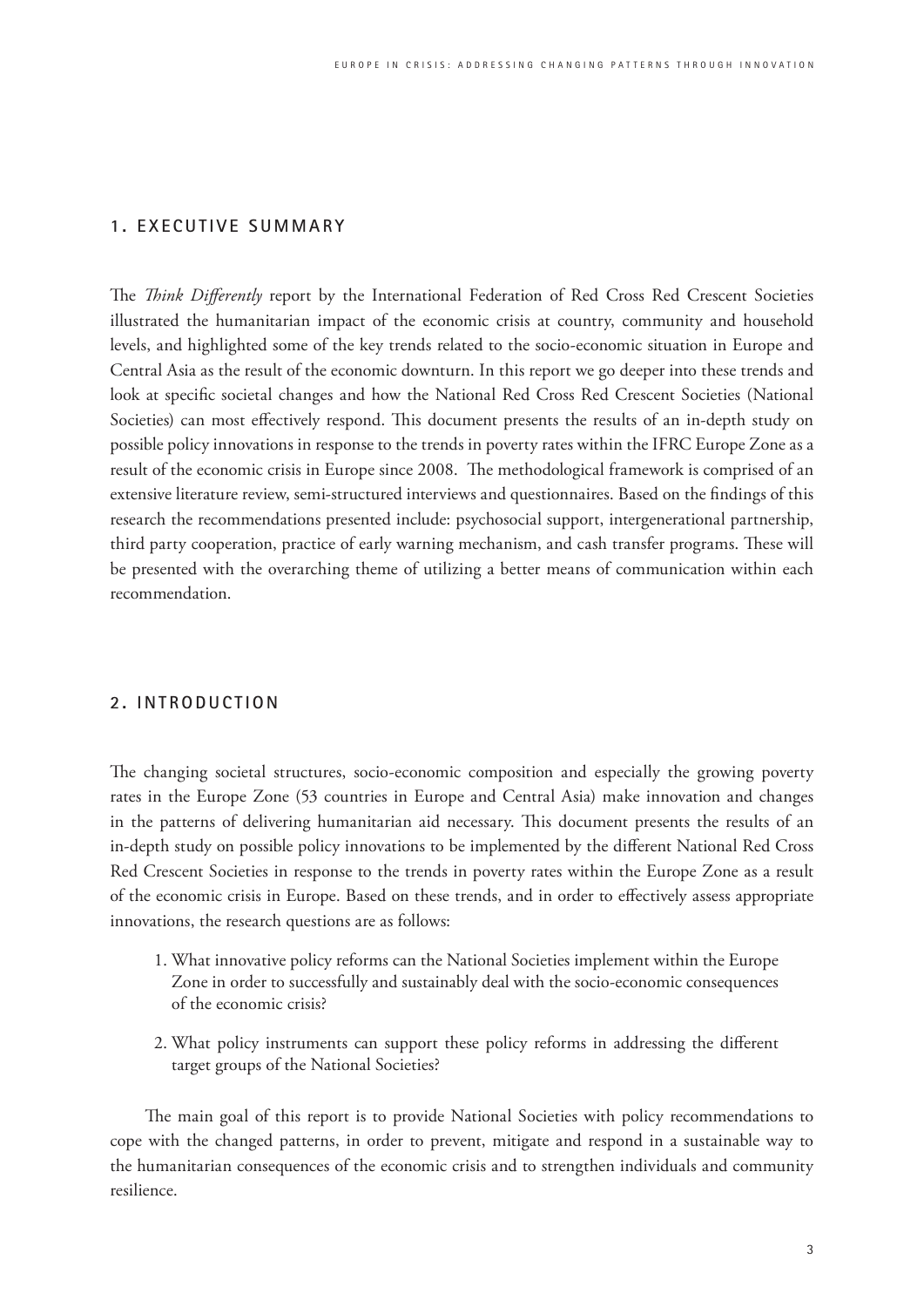#### <span id="page-6-0"></span>**2.1. Defining humanitarian aid**

Humanitarian aid is traditionally defined as 'aid designed to save lives, alleviate suffering and maintain and protect human dignity during and in the aftermath of emergencies'1 . This is most commonly the context within which humanitarian aid and provision is discussed, in the aftermath of emergencies such as natural disasters, human disasters and conflict. Furthermore, the mission statement of the International Federation of Red Cross Red Crescent Societies is:

> *"The general object of the International Federation is to inspire, encourage, facilitate, and promote at all times all forms of humanitarian activities by National Societies with a view to preventing and alleviating human suffering and thereby contributing to the maintenance and promotion of human dignity and peace in the world".2*

**Humanitarian aid includes:**  disaster prevention and preparedness; the provision of shelter, food, water and sanitation, health services and other items of aid for the benefit of affected people and to acilitate the return to normal lives and livelihoods; measures to promote and protect the safety, welfare and dignity of civilians and those no longer taking part in hostilities and rehabilitation, reconstruction and transition aid while the emergency situation persists. Activities to protect the security of persons or property through the use or display of force are excluded. (OECD)

The Red Cross Red Crescent further describes in their Code of Conduct that

*"we will strive to implement relief programs which actively reduce the beneficiaries' vulnerability to future disasters and help create sustainable lifestyles".3*

In this sense, further than simply providing aid, they take the initiative and responsibility of creating and instituting future resilience. Despite the crisis, the Red Cross Red Crescent provides support to those in need. With a 'humanitarian imperative', during times of need whether due to man-made, natural disasters, or conflict situations, the Red Cross Red Crescent fulfils its duties of immediate aid and future mitigation of aid. In relating this to the economic crisis, we can see a clear need and necessity for the Red Cross Red Crescent to intervene, as they have been doing for years.

As the IFRC Europe Zone enters the sixth year following what has been a large jolt in the economy, after which recovery was an expectation, new criteria are being applied to encapsulate the pressing issue of a purely economic crisis. Governments, the European Union and NGOs all assisted in alleviating hardships during the economic crisis in the Europe Zone. A prime difference is the lack of preparedness and mechanisms in dealing with the crisis. It is clear the economic crisis has resulted in economic difficulties, even in middle income and relatively well-off countries within the EU. While there is great importance in providing economic support to the community, looking at other aspects such as the effects this will have on those struggling is an aspect the Red Cross Red Crescent has always focused its mission around. Humanitarian support is grounded in not only economic support but also in social aid, in order to create resilient communities.

2 International Federation of Red Cross Red Crescent Societies. Constitution. 2007. Article 4 (general object). https://www.ifrc. org/Global/Governance/Statutory/120500-statutory-texts-en.pdf

3 International Federation of Red Cross Red Crescent Societies. Code of Conduct. 1995. http://www.ifrc.org/Global/ Publications/disasters/code-of-conduct/code-english.pdf

<sup>1</sup> Global Humanitarian Aid. http://www.globalhumanitarianaid.org/data-guides/defining-humanitarian-aid.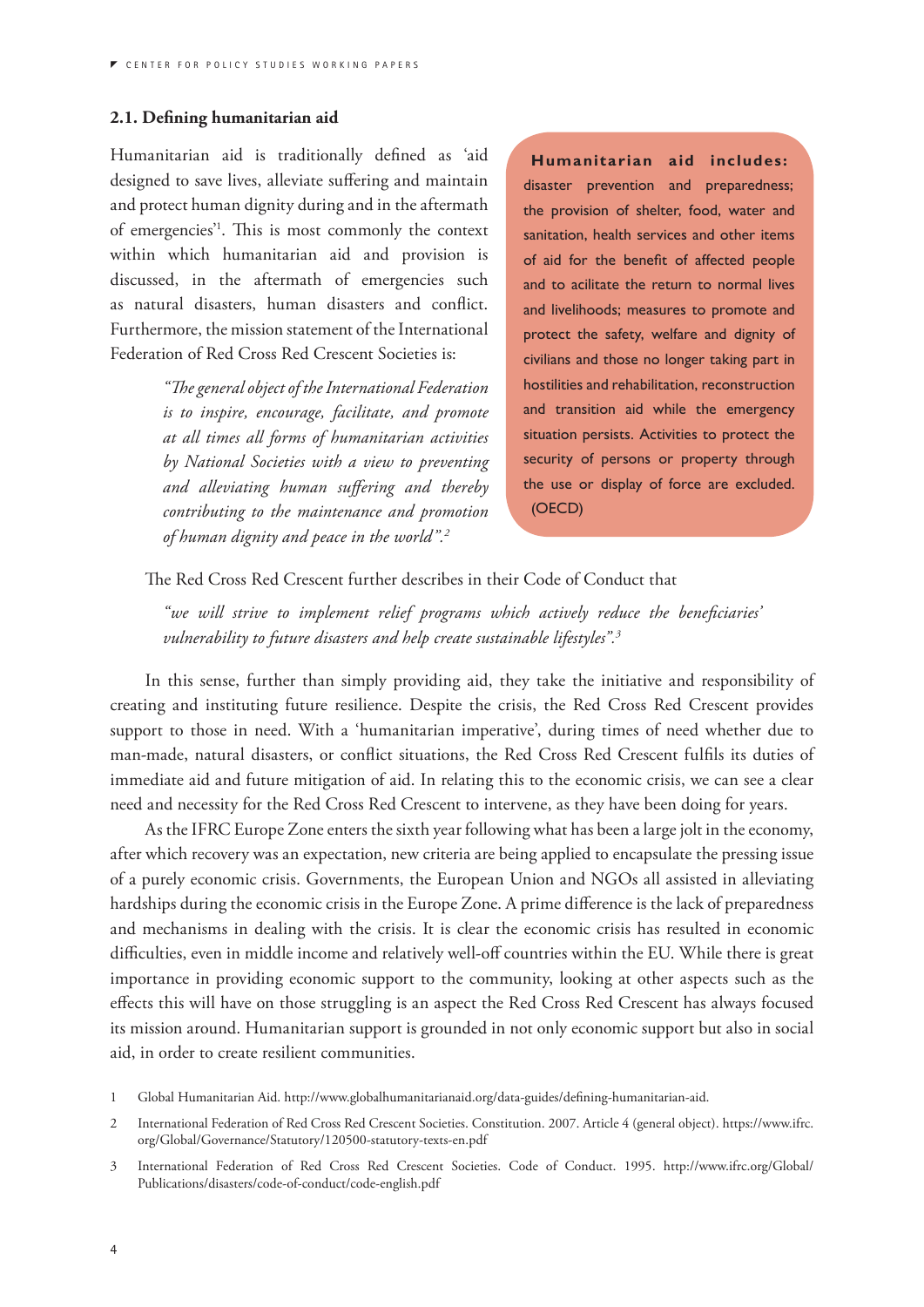<span id="page-7-0"></span>All National Societies within the Europe Zone have been dealing with the economic crisis in one way or another, in decreased funding and budgets, increased need, but most notably, the rise of new issues and priorities. Some of these issues have been quite keenly dealt with while others have struggled to maintain, develop and change with the varying patterns of need. Throughout the report instances of 'good practices' in response to the changing patterns will be discussed and analysed in the broader context of the Europe Zone.

Humanitarian action as mandated by the Red Cross Red Crescent is the action by which humanitarian aid is handled by both national and international actors in helping to prevent, assist and mitigate a situation caused by crisis or disaster. Requests for aid within the economic crisis have progressively increased or changed direction. With these ever changing patterns of need, it is necessary to innovate and create new means of addressing these issues. The tools, mechanisms and guidelines have been in place and utilized to address the economic crisis, but through continual innovations, better means of aid can be further implemented accordingly.

#### **2.2. The economic crisis and the role for National Societies in responding to its consequences**

When changes occur in the socio-economic situation of society, it is traditionally seen as a task for government institutions to assist and respond to those in need, through various policies and aid programs. However, the character of the economic crisis places everyone in need, including government institutions. While the socio-economic situation for many people within society worsens, government institutions also find themselves in a tight financial situation and are unable to cope with the consequences. These two developments lead to a 'gap' in aid for those in need. In this crisis situation the National Societies of the region have a crucial role to play. This section will go into the definitions of key concepts in this study: disasters, crisis, and economic crisis. It will thereby become clear what role the National Societies can play and how this situation is directly part of their mandate. Following the example of the Spanish Red Cross will be presented, as they have dealt with similar problems in the past few years.<sup>4</sup>

*"We have to take into consideration the fact that the crisis is not only affecting our beneficiaries, but also donors" Montenegro Red Cross, 2014. Questionnaire response.*

Part of the mandate of the Red Cross Red Crescent is very specifically to promote social inclusion<sup>5</sup> and reduce vulnerability in a globalized world. The impacts of the economic crisis in Europe on the National Societies, the changes in vulnerability and the increasing risk of social exclusion results in a crucial role the National Societies must play. The term 'crisis' is used in this context rather than 'disaster' because it also includes the psychological aspects of critical events instead of just objective aspects (Interview the Reference Centre for Psychosocial Support, 2014). Crisis is here defined as [situations that]

*"by definition, have profound implications for fundamental values such as preservation of human life, sovereignty/autonomy, economic well-being, democracy, rule of law and so forth" (Stern and Sundelius, 2002:79).* 

<sup>4</sup> Spanish Red Cross. Social Vulnerability. Website with links to reports and studies (mostly in Spanish): [http://www.redcross.](http://www.redcross.eu/en/What-we-do/Social-Inclusion/Social-Services/Spanish-Red-Cross-Social-Vulnerability/) [eu/en/What-we-do/Social-Inclusion/Social-Services/Spanish-Red-Cross-Social-Vulnerability/](http://www.redcross.eu/en/What-we-do/Social-Inclusion/Social-Services/Spanish-Red-Cross-Social-Vulnerability/). More information gathered in interview with a representative of the Red Cross.

<sup>5</sup> International Federation of Red Cross Red Crescent National Societies. Strategy 2020. Saving Lives Changing Minds. [http://](http://www.ifrc.org/Global/Publications/general/strategy-2020.pdf) [www.ifrc.org/Global/Publications/general/strategy-2020.pdf](http://www.ifrc.org/Global/Publications/general/strategy-2020.pdf). Page 11.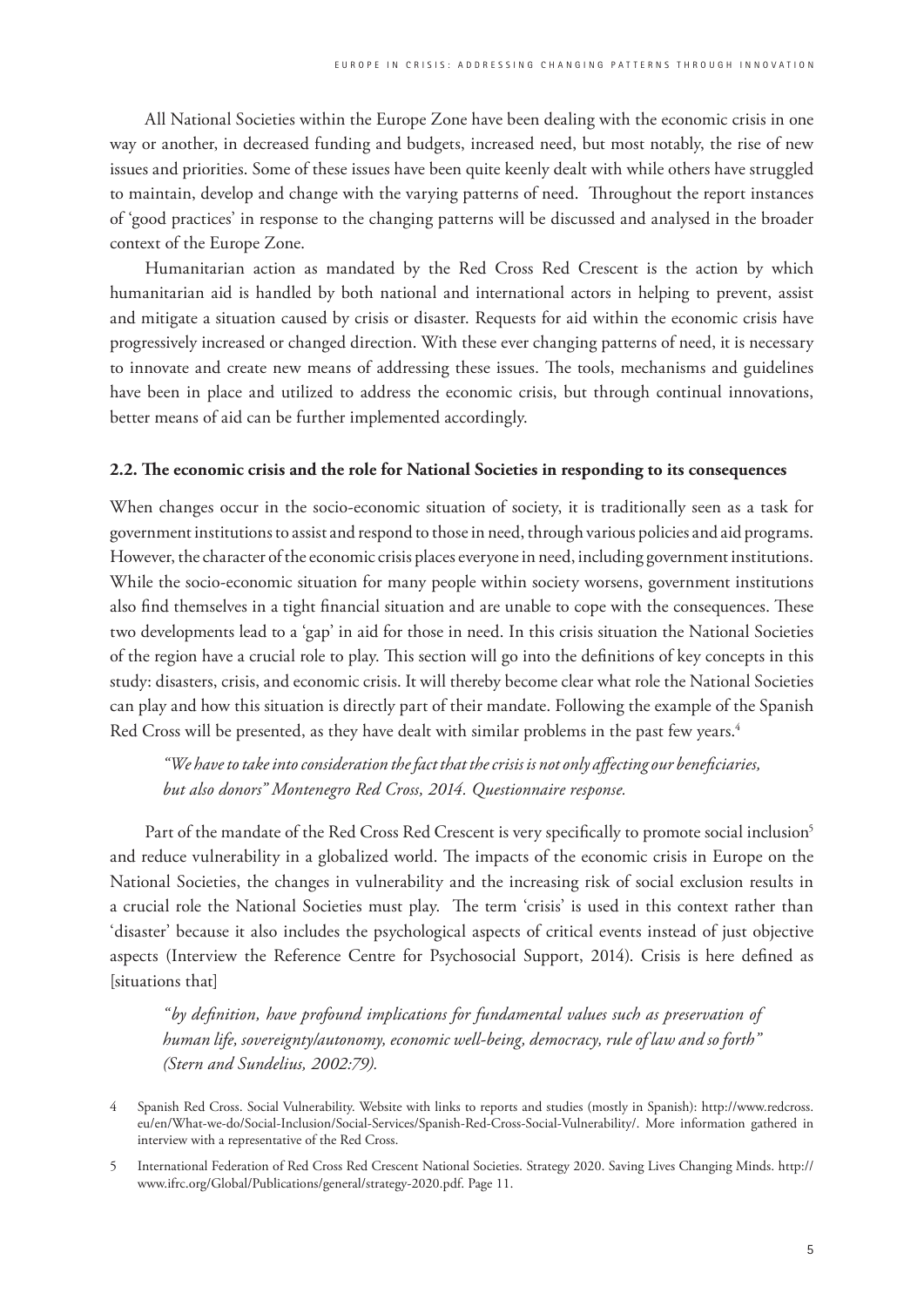<span id="page-8-0"></span>According to Stern and Sundelius, crises may be diverse in their character and origin but they

*"pose similar challenges of decision making and communication" (Stern and Sundelius, 2002:72).*

Often crisis, especially 'modern' crises, is defined as crossing borders, challenging various policy areas and crisis management, causing destruction and destabilization of crisis management. In particular, this last conceptualization of crisis and crisis management is directly related to the situation National Societies find themselves, in the context of the economic crisis in Europe. It is a cross-border situation challenging various policy areas of both governmental and non-governmental organizations. According to the representative of the Reference Centre for Psychosocial Support a crisis is

*"... a situation, or change in situations, which cannot be foreseen and something that behaves wave-like with regards to vulnerabilities" (Interview Reference Centre for Psychosocial Support, 2014).* 

Moreover, she notes that crisis is a process, a development of events that cannot be - fully - foreseen and wherein different groups, actors and organizations are involved. Based on the character of the crisis, with governmental institutions not being able to respond to the challenges, and the conceptualization of crises provided by Stern and Sundelius and the Reference Centre for Psychosocial Support, we can clearly see that there is a crucial role for the National Societies in the Europe Zone to play. This comes even more evident in discussing the case of policy reforms of the Spanish Red Cross, responding to large changes in socio-economic features within Spanish society in the early 2000's.<sup>6</sup>

#### **2.3. Target groups of the study and regional analysis**

The economic crisis has affected people worldwide and while it is important to investigate the effects and situation of all people, for the purposes of this study we will narrow the scope to groups that have been much more affected than others. In studying the effects of the economic crisis within the Europe Zone, this report will focus on the 'working poor', 'unemployed youth' and those not in employment, education or training (NEETs). These are groups that have increased in size considerably since the onset of the crisis therefore National Societies have had to steer their focus as they face the unfortunate situation of decreases in funding leading to cuts in certain programs.

In addition, there is a fourth target group within the IFRC '*Think Differently*' report, namely 'the new poor'. This target group is one that will be incorporated throughout the report and included within each respective target groups. The 'new poor' are those who are in a new and less fortunate financial situation than they were previously. This group is incorporated throughout rather than as a completely separate group because they can be 'new poor' in work, as well as 'new poor' and 'youth unemployed' or even NEETs. This is a group of people that is not used to seeking help, asking for aid and/or is unfamiliar with the structures in societies providing services to assist in this area.

The 'working poor' or 'in-work-poor' is a new group of poor that National Societies have reported seeing an increase of contact. These are people who are in fact living above the poverty line, but due to increases in inflation and decreases in social security, are struggling to make ends meet. People's real

<sup>6</sup> Spanish Red Cross. Social Vulnerability. Website with links to reports and studies (although mostly in Spanish): [http://www.](http://www.redcross.eu/en/What-we-do/Social-Inclusion/Social-Services/Spanish-Red-Cross-Social-Vulnerability/) [redcross.eu/en/What-we-do/Social-Inclusion/Social-Services/Spanish-Red-Cross-Social-Vulnerability/](http://www.redcross.eu/en/What-we-do/Social-Inclusion/Social-Services/Spanish-Red-Cross-Social-Vulnerability/). More information gathered in interview with a representative of the Red Cross.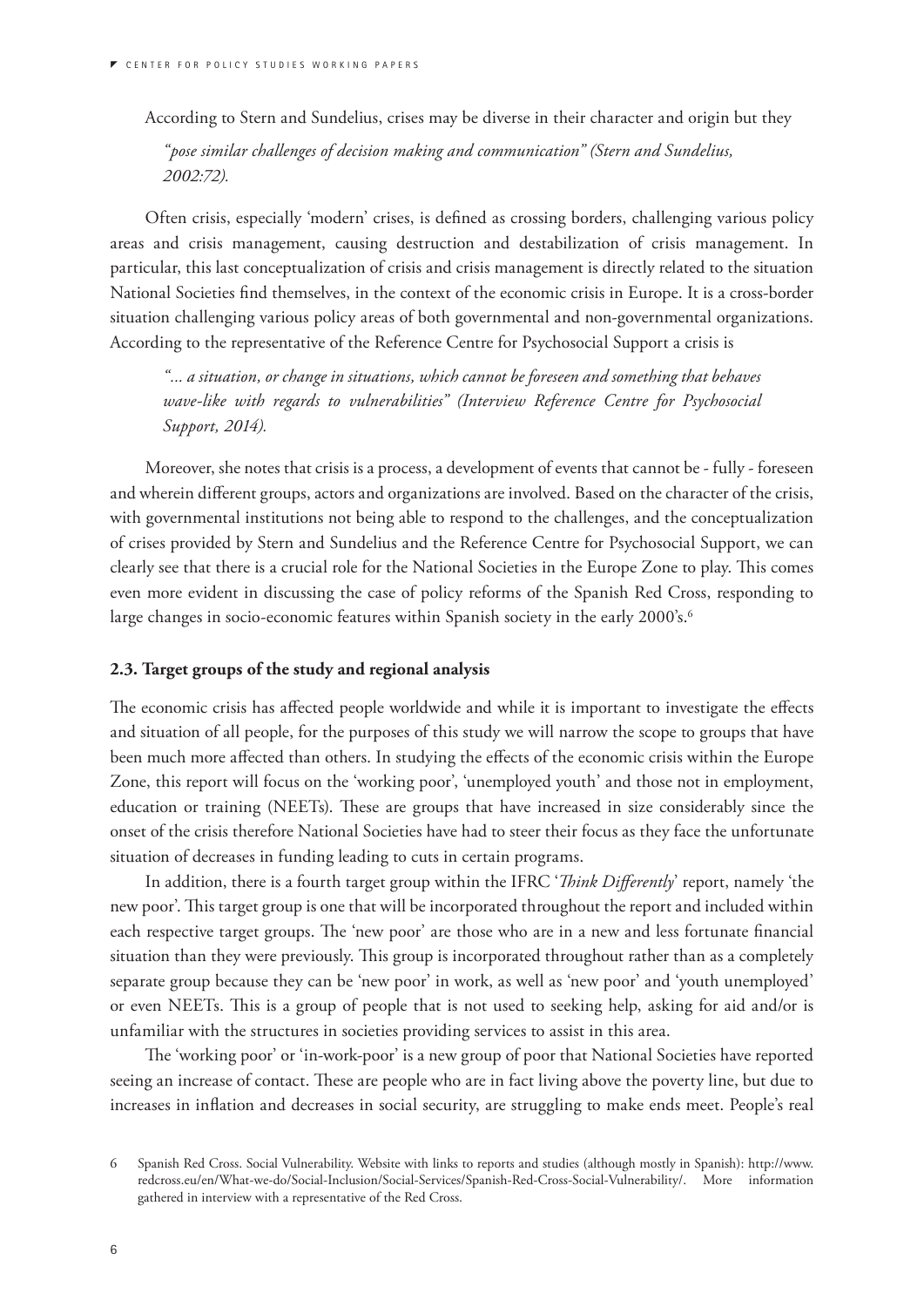wages are therefore not enough to sustain the lifestyles they were previously living. National Societies have reported that this group of 'working poor' really only utilize Red Cross Red Crescent services a few times a month, or towards the end of the month when bills are due. The dilemma this group of people face is which bills they should pay, what food they can actually afford, and whether eviction is a reality. These people are not yet under the poverty line, but are increasingly falling closer. This target group contains both households and individuals.

Second, this study focuses on those young people not in employment, education, or training (NEETs), who are particularly vulnerable as they are not necessarily in touch with the community at large. This is a group of people who when struck in an economic crisis fall the hardest, and lean on social welfare systems that may not be able to handle the influx in demand. Being unemployed, untrained and uneducated severely deters or holds one back from finding any means of economic support, therefore an increased focus must be placed on this vulnerable group. Most countries within the Europe Zone have seen a great increase in unemployment, but this has been particularly drastic in the youth population where unemployment has reached as high as 24% for youth in the euro area, with Portugal and Spain a youth unemployment rate of 50%7 . Whether these youth were previously under poverty or above, it is equally necessary to help this generation of young people as they grow into adults. While unemployed youth in the short run may not appear to be the worst of situations, the long run effects of youth with no practical skills will be detrimental to society as a whole.

Finally this study focuses on the 'new generation'. This group consists of those who grew up in times of prosperity, finished their studies and/or trainings and entered the labour market in the past 5 five years. The difficulties this group faces in the labour market have different consequences, for both the future and current labour market and labour force, as for the individuals themselves. These needs vary due to the different background from which the 'new generation' comes. The 'new generation' is within these NEETs but can also be members of the other groups, such as 'working poor'. They are not necessarily unemployed, or out of education. The 'new generation' involves those who are educated but underemployed, i.e. their true potential is not being utilized; or those who are in education, not out of thirst for knowledge, but out of lack real employment. Further discussion will follow within the upcoming sections.

In this study, we cover both the individual and psychological consequences of this situation, the more practical consequences for the careers of these youngsters and for society on a more aggregate level. For both higher and lower educated youth it is difficult to find an appropriate job or training placement during these times.

Within this study the target groups presented above will be treated as separate groups in society. However, since these groups are highly interlinked, and shifts between groups occurs easily and often, this will be taken into account as well. Consequently, although some policy recommendations specifically target only one of these groups, most policy reforms recommended will cover the multiple problems of the different groups within the community. It is therefore often difficult to pin down directly which target groups community members belong to, regardless they will be included in discussing the different policy recommendations.

<sup>7</sup> European Commission. EU measures to tackle youth unemployment. [file:///C:/Users/Administrator/Desktop/DGEMPL\\_](file:///C:/Users/Administrator/Desktop/DGEMPL_Leaflet_Youth_Unemployment_EN_Accessible_v1.0.pdf) [Leaflet\\_Youth\\_Unemployment\\_EN\\_Accessible\\_v1.0.pdf.](file:///C:/Users/Administrator/Desktop/DGEMPL_Leaflet_Youth_Unemployment_EN_Accessible_v1.0.pdf)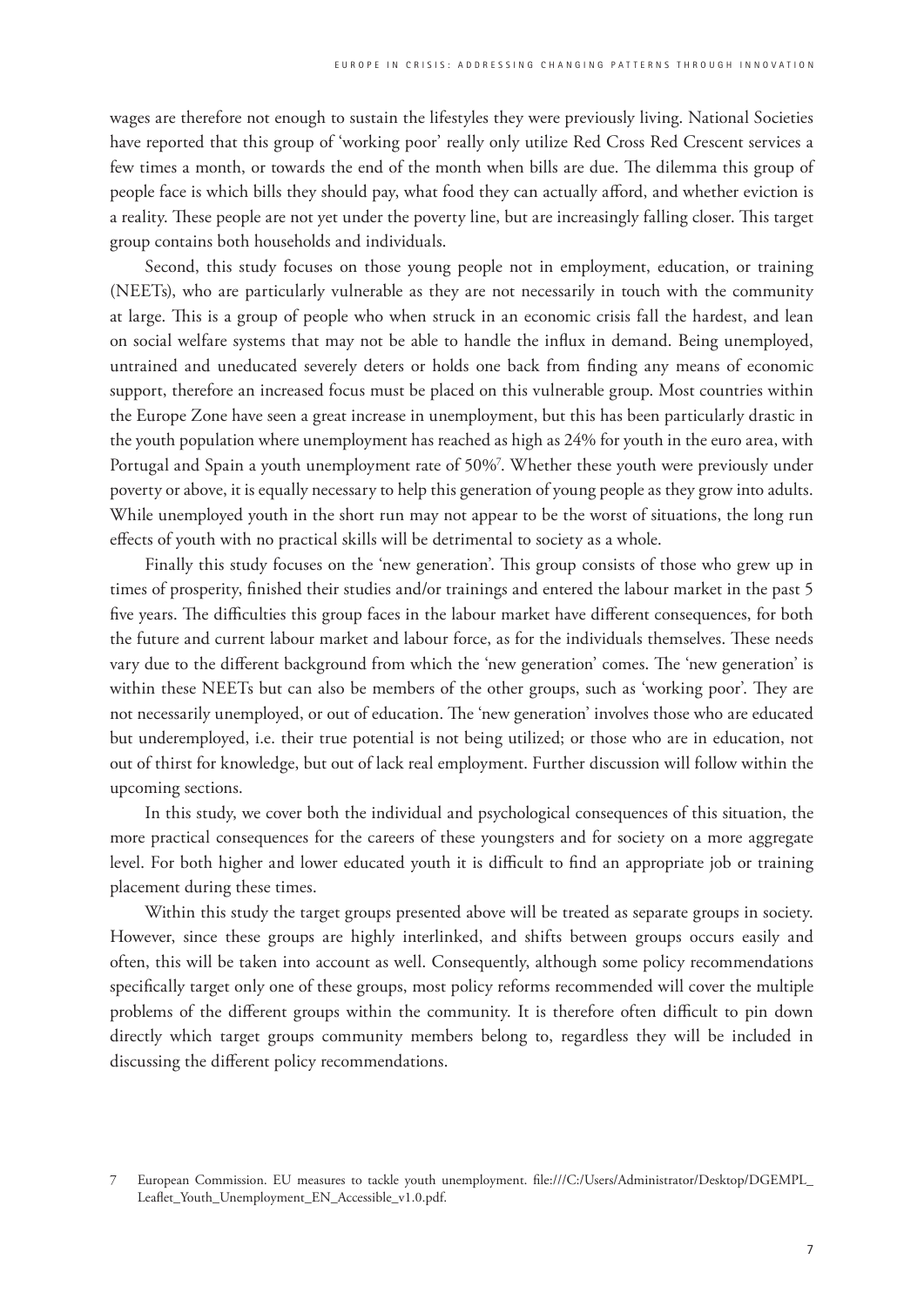#### <span id="page-10-0"></span>**2.4. Methodology**

The research method used in this research project is a mixed-method approach, using literature reviews, case studies, interviews, questionnaires and quantitative methods. In order to get a complete picture of the current situation, the projections, methods of the IFRC, and background information about humanitarian aid are based on literature reviews supported by quantitative data. In order to present an in-depth analysis and concrete policy strategies and instruments to the National Societies, questionnaires and interviews serve as another source. The data used in this report is gathered from various sources, specified per table, graph or analysis presented.

The literature studies lead into the selection of cases and more in-depth, topic specific research in the field. For example, the Spanish Red Cross' reforms implemented in 2002 in response to socioeconomic changes will be presented, as they are similar to, and directly apply to other European countries situations encountered after the economic crisis in Europe in 2008. The changed practices of the Spanish Red Cross have been very successful in responding to the consequences of the new socioeconomic situation in Spain with high (youth) unemployment rates and a rapidly increasing number of people in need (Spanish Red Cross, 2013). By conducting an interview with a representative of the Spanish Red Cross, additional information about the new practices of the Spanish Red Cross their overarching ideas and specific practices have been further revealed. The second interview that served as additional background information is an interview with a representative of the Danish Red Cross. This is more specifically focused on one specific aspect of reforms and changes in Red Cross Red Crescent practices, namely the cooperation with third parties, especially private sector. Additionally, a questionnaire consisting of open-ended questions provides more perspectives from different geographically dispersed National Societies about the consequences, challenges and projections in the Europe Zone after the economic crisis in Europe.<sup>8</sup> The National Societies participating in the questionnaire were: Bulgarian Red Cross, Cyprus Red Cross, German Red Cross, Irish Red Cross, Latvian Red Cross, Red Cross of Montenegro, Swedish Red Cross, and Red Crescent Society of Tajikistan. The responses of these National Societies provided us with additional information about the situation and on how and why recommendations will, or will not, work in the different National Societies. Moreover, the insights provided by the participating National Societies provided us with perspectives from the different regions: Northern-Europe, Southern-Europe, Western-Europe and Central Asia. The selection of National Societies participating in the questionnaires is made together with the IFRC Europe Zone Office, based on regional coverage. The questions asked in the questionnaire, were open-ended questions, with room for the responsive National Societies to share their ideas and perspectives on the situation and alternative policy strategies to be implemented by the National Societies. In addition, for example in the questionnaire for the German Red Cross, we asked for insights about one policy recommendation specifically, namely the Cash Transfer Programs. The German Red Cross has experience with these programs and therefore were able to provide more specialized knowledge, adding to the quality of the recommendation. When a policy recommendation in our perspective needed practical insights to cover the policy tools required and challenges faced, we conducted extra in-depth research and contacted people of the National Societies involved.

<sup>8</sup> Full questionnaire can be found in Annex (II & III).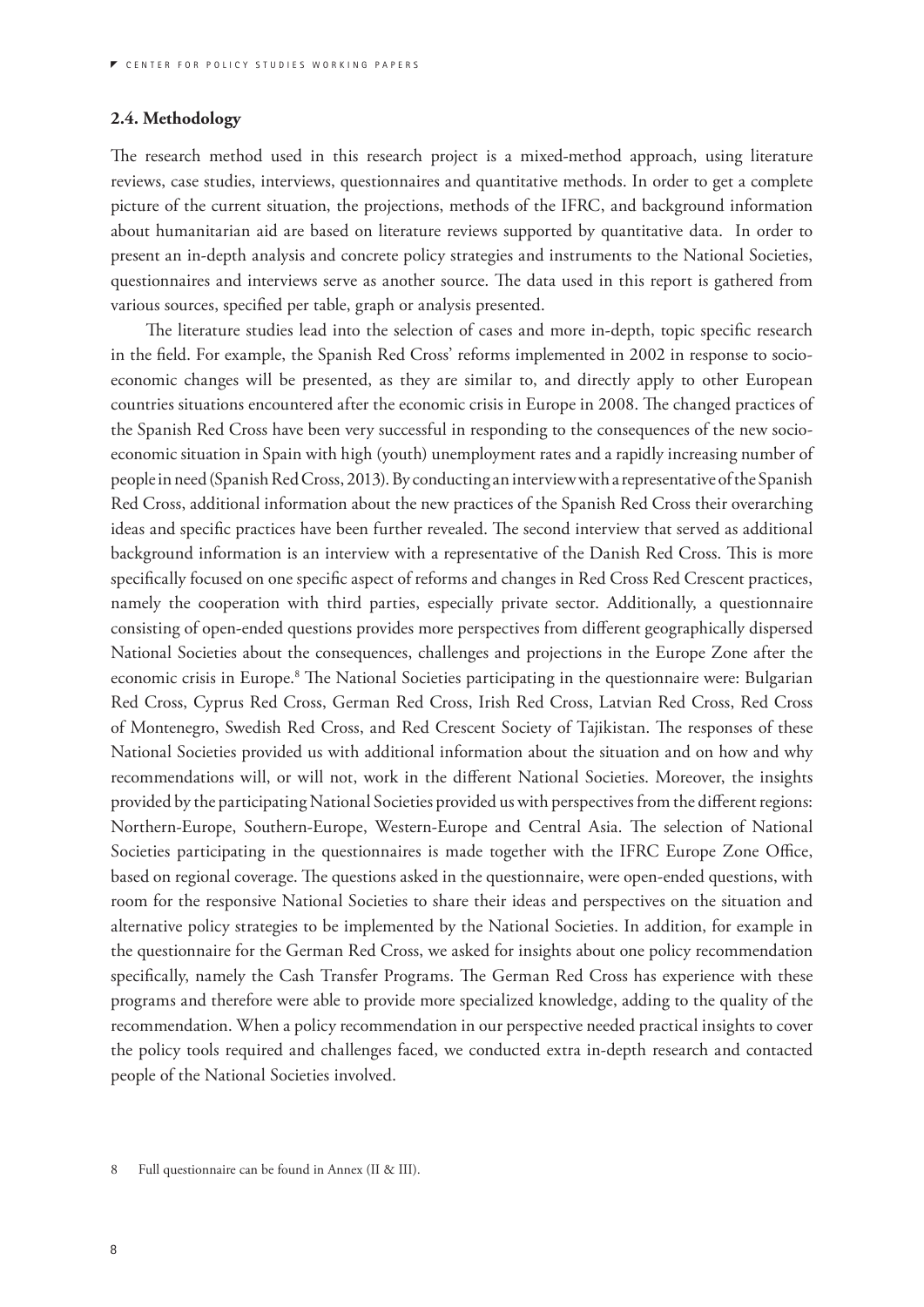#### <span id="page-11-0"></span>**2.5. Structure**

This report is structured as follows. The introductory chapter on the context and background of this study gives an overview of the trends indicated, mainly based on the '*Think Differently'* Report published by IFRC.<sup>9</sup> The first chapter elaborates on the topic of the new generation of this age – today's twenty-something's who encounter major problems in the labour market. What is central is how the National Societies can adjust to this trend and recommendations are given to prevent this generation from turning into a 'lost generation' – a term we all want to avoid. The alternatives set out in the second chapter of the study respond to problems encountered by society on a more aggregate level. These have the same level of relevance to all groups in the societies which encounter new socio-economic situations. Throughout the paper an overview is given of the organizational landscape in Europe and Central Asia, and how the Red Cross Red Crescent can adapt itself and their practices to fit in this landscape and implement their policies the most effective and efficient manner. In the fourth and concluding chapter this overview will be described so that both policy recommendations and the broader picture of humanitarian aid in the Europe Zone are covered in one chapter.

## **3. CONTEXT AND BACKGROUND**

In this section, the context and background of the challenges faced by National Societies in Europe and Central Asia is described. Besides updated data about the current socio-economic situation in the region, more data about the target groups in this study is provided.

#### **3.1. Current situation and projections**

As discussed previously, the situation since the economic crisis has varied drastically from country to country. While some Europe Zone countries such as Austria and Switzerland have seen an unemployment rate below 5%, Greece and Spain have maintained a steady rate of at least 25%: an 18 percentage point increase from pre-crisis inception. Overall, since the crisis began, unemployment has decreased a meagre half of a percentage point in OECD countries<sup>10</sup> but because of the enormous gaps between the countries, one cannot generalize over the entire region and make recommendations based on the overall outlook. It is necessary to divide the areas into regions based on youth unemployment rates, working poor and NEETs, as this is the focus of the study.

Furthermore, OECD predicts job gaps to widen within the coming year. OECD in its 2013 Employment Outlook Report<sup>11</sup> has projected increases of at least a percentage point in overall unemployment in Greece, Italy, Netherlands, Poland, Portugal and Spain. Based on these projections, we can look further into what these countries are currently engaged in, in dealing with the unemployment

<sup>9</sup> International Federation of Red Cross Red Crescent Societies (2013). Think Differently. [http://www.ifrc.org/](http://www.ifrc.org/PageFiles/134339/1260300-Economic%20crisis%20Report_EN_LR.pdf) [PageFiles/134339/1260300-Economic%20crisis%20Report\\_EN\\_LR.pdf.](http://www.ifrc.org/PageFiles/134339/1260300-Economic%20crisis%20Report_EN_LR.pdf)

<sup>10</sup> OECD (2013) Employment Outlook Report.<http://www.oecd.org/employment/emp/oecdemploymentoutlook.htm>.

<sup>11</sup> OECD (2013) Employment Outlook Report.<http://www.oecd.org/employment/emp/oecdemploymentoutlook.htm>.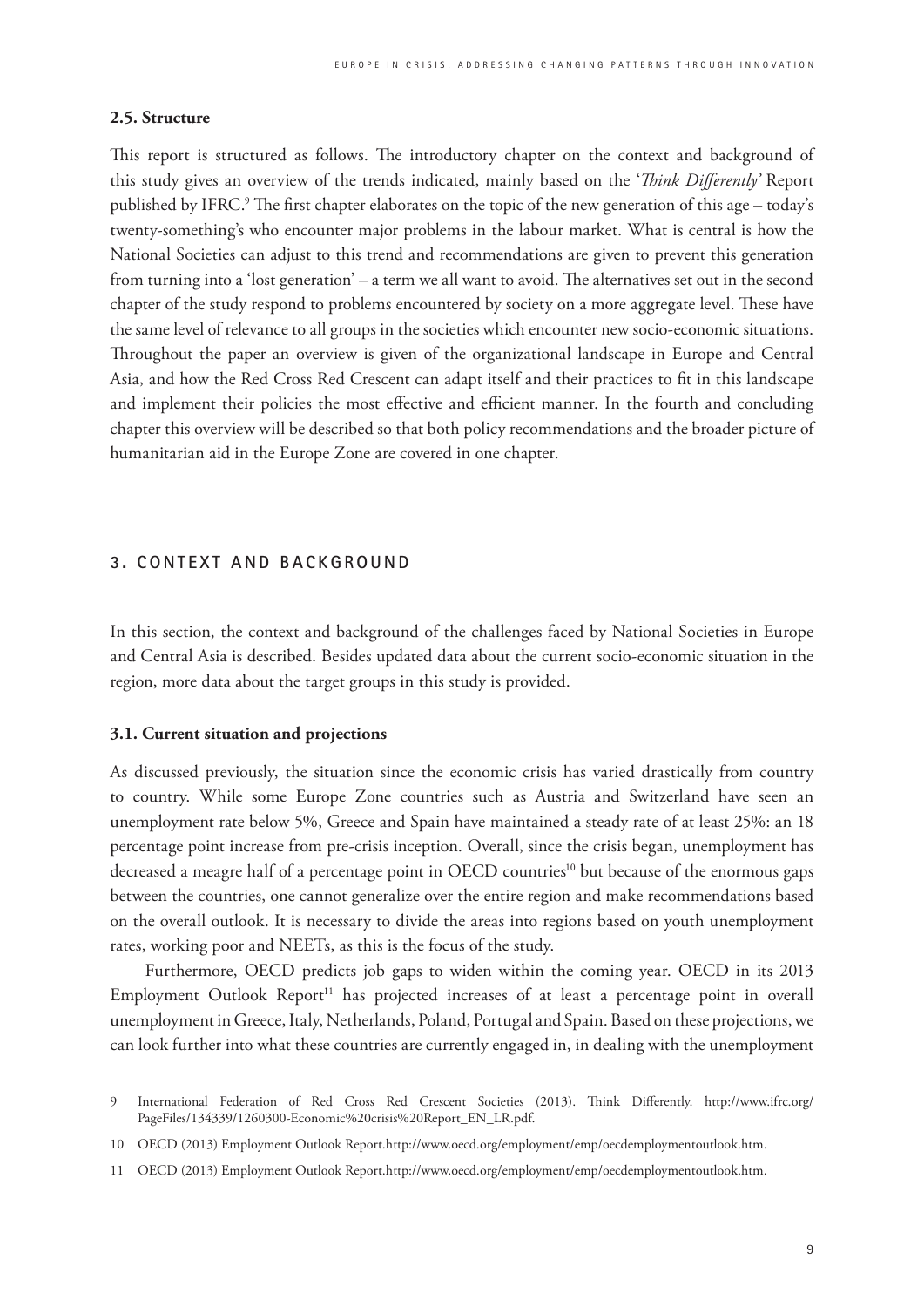<span id="page-12-0"></span>issue, and make further recommendations for the Red Cross Red Crescent to engage in an active and constructive way based on the current needs and regional differences. Estonia and Iceland on the other hand are projected to have a half a percentage point drop in unemployment, which entails different action measures in terms of what the National Societies should provide.

Since the beginning of the economic crisis in 2008, there has been a slowdown of real wage earnings growth as well, meaning the people can no longer buy as much with their incomes. While this may be due to inflation or increased prices through decreased demand, regardless, the purchasing power of the general population has decreased thus debilitating families in terms of their capacity to make necessary purchases and payments. Utilizing the Red Cross Red Crescent as a mechanism to counter or alleviate the stress of decreased purchasing power will help not only the unemployed youth and working poor, but also the older generation who has also been affected by the crisis. The Red Cross Red Crescent is also adapting to these changing patterns, and in so doing assisting others along with themselves.

Although the European economy shows some recovery since January 2014, the effects of the economic crisis are still directly and deeply felt by the people living in many countries of the Europe Zone. According to the European Commission in data released in March 2014, there is little improvement in employment and social situations in the European Union.<sup>12</sup> The damage in markets and in personal lives will not resolve in a few months, this takes years of recovery. In this process of recovery, the National Societies can play a central role. In the following paragraphs of this section, the main trends of the societal consequences, indicated in the IFRC *'Think Differently'* report (2013) and questionnaires conducted about the economic crisis in Europe are described with numbers from the different regions covered in this study, in order to provide a comprehensive overview of the current situation and the projections.

#### **3.2. People at risk for poverty and social exclusion**

The overarching challenge faced by the region is the increasing number of people at risk for poverty and social exclusion. Spread over the Europe Zone, the National Societies all face this new challenge that occurs in different levels in society. The figures on the number of people at risk for poverty and social exclusion in Europe is measured by Eurostat by three criteria, and includes the proportion that identifies with one of them:

- 1. Disposable income is relatively low compared to the average in the country;
- 2. Incapability of paying the bills for elementary goods and services;
- 3. Employment is low in the household.

The first indicator is a very straightforward one, where Eurostat sets a standard per country for the level of income considered average, the border between this and a level considered so low that people are 'at risk of poverty'. The second criterion is a bit less obvious, because 'the ability to pay the bills for elementary goods and services' is highly based on perception and living standard. However, when we

<sup>12</sup> European Commission (2014) Employment and Social situation Quarterly Review indicates little improvement despite first signs of recovery[.http://ec.europa.eu/social/main.jsp?langId=en&catId=89&newsId=2054&furtherNews=yes.](http://ec.europa.eu/social/main.jsp?langId=en&catId=89&newsId=2054&furtherNews=yes)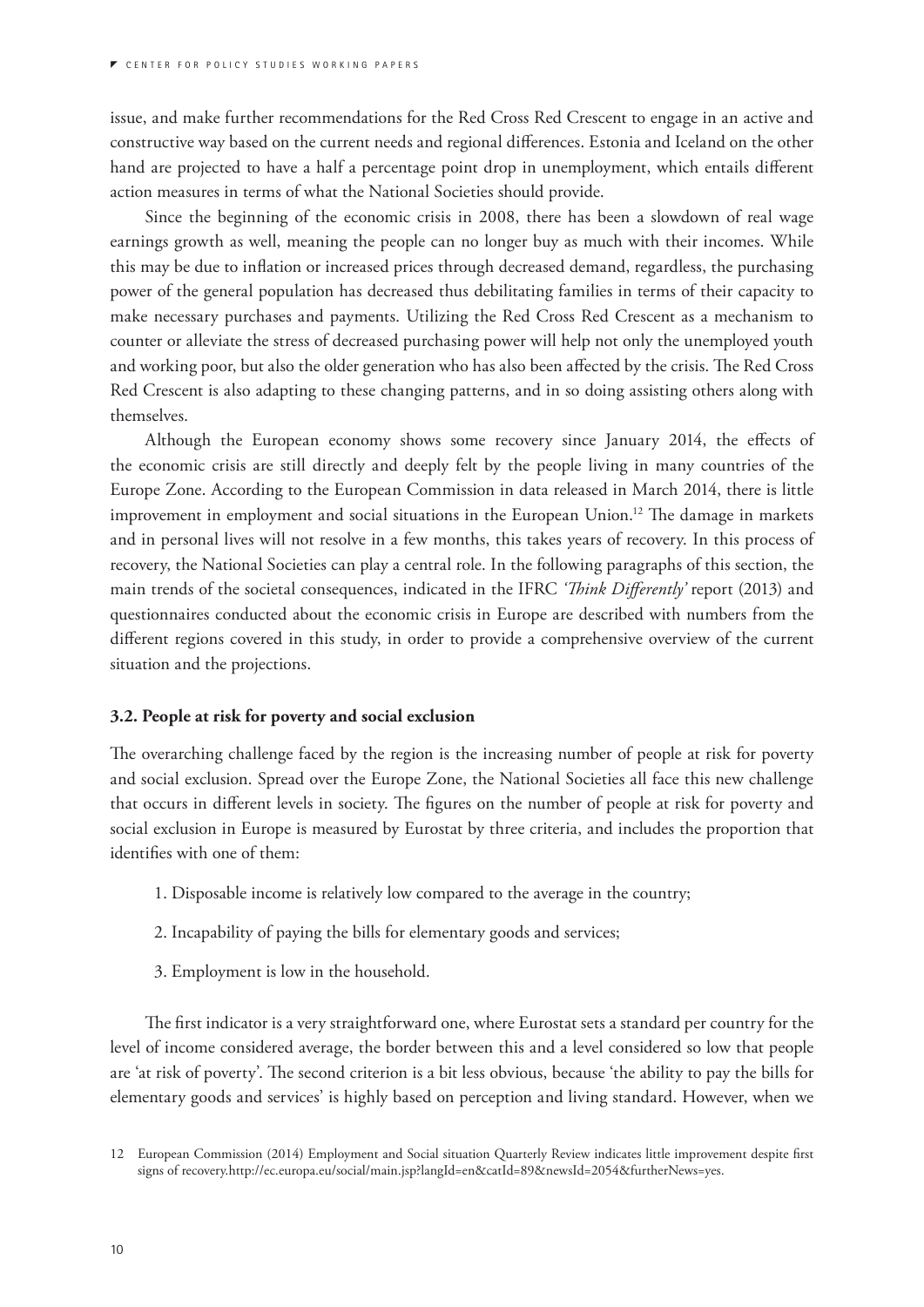<span id="page-13-0"></span>look at other datasets we see a similar trend referring to the credibility, validity and reliability of this data. The number of people at risk for poverty has increased since 2010. In 2012, the number of people at risk of poverty and social exclusion in Europe reached 120 million people (24.3%), in 2008 that was 23.7%.13 EU 28 countries with the highest numbers of people at risk for poverty and social exclusion are Bulgaria and Romania. The third variable refers to social exclusion, consequentially measured as 'going out of the house' in terms of going to work in this dataset. The number of people at risk for poverty and social exclusion is broken down in different target groups within this study, as presented earlier the working poor, NEETs, new generation and included in these the 'new poor'.

#### **3.3. NEETs and the new generation**

The effects of the tight financial situation of households and working people is not limited to this generation, but has major effect for coming generations as well. For example data from The Netherlands, with one of the lowest rates (15%) of people at risk for poverty and social exclusion, shows that there is a growing demand for aid and help for children growing up in poverty. In 2010, 18% of inhabitants of The Netherlands under 18 years old lived below the poverty standard, with only Scandinavian countries showing lower figures. In crisis countries like Ireland, Greece, Spain, Italy and Portugal these numbers are much higher. Since 2010, the number of children growing up in poverty in Ireland increased by 11 percentage points. The number of requests for private aid from companies and grant organizations doubled in 2013 compared to 2012. This not only denotes that there is a growing demand, but also that the public sector is not able to cover all help needed in the region. The economic crisis has had a great effect on the budget balances of countries in the Europe Zone, and budget cuts have been made in all policy fields. This is one of the reasons that the most vulnerable people in society are hit the hardest: they have fewer resources to cover the economic shocks while at the same time there are less resources available to support them. According to research on these new figures in The Netherlands, the new requests mostly come from the 'new poor', such as freelancers (independent contractors), of which number is growing in the EU as well as from people who were recently fired after a long and stable career.

While most countries have stabilized the employment (or unemployment) rate at this point, mechanisms to deal with the 'stabilized' situation is necessary. While countries such as Switzerland and Austria may be stabilized at a low rate, countries such as Spain and Greece though stabilized, are still at a very high rate. The OECD projections did not see these countries further increasing in unemployment, but there was no prediction either that the unemployment would decrease. While it may be difficult to fathom dealing with such a high number, the encouraging part is that we are dealing with a fairly stable number.

While one of the main focuses of this study is the youth, it is important to also discuss the involvement of the older cohort of workers as they are the other piece to the puzzle. Surprisingly, the OECD found that among older individuals, employment has actually increased, though this was also occurring before the crisis began. This increase in employment very well has an effect on the youth situation. During a crisis companies make decisions based on employability and experience of workers. Youth tend to have less and shorter periods of work experience thus increasing the employability of the older population. This experience just goes to show that the youth need further training in order to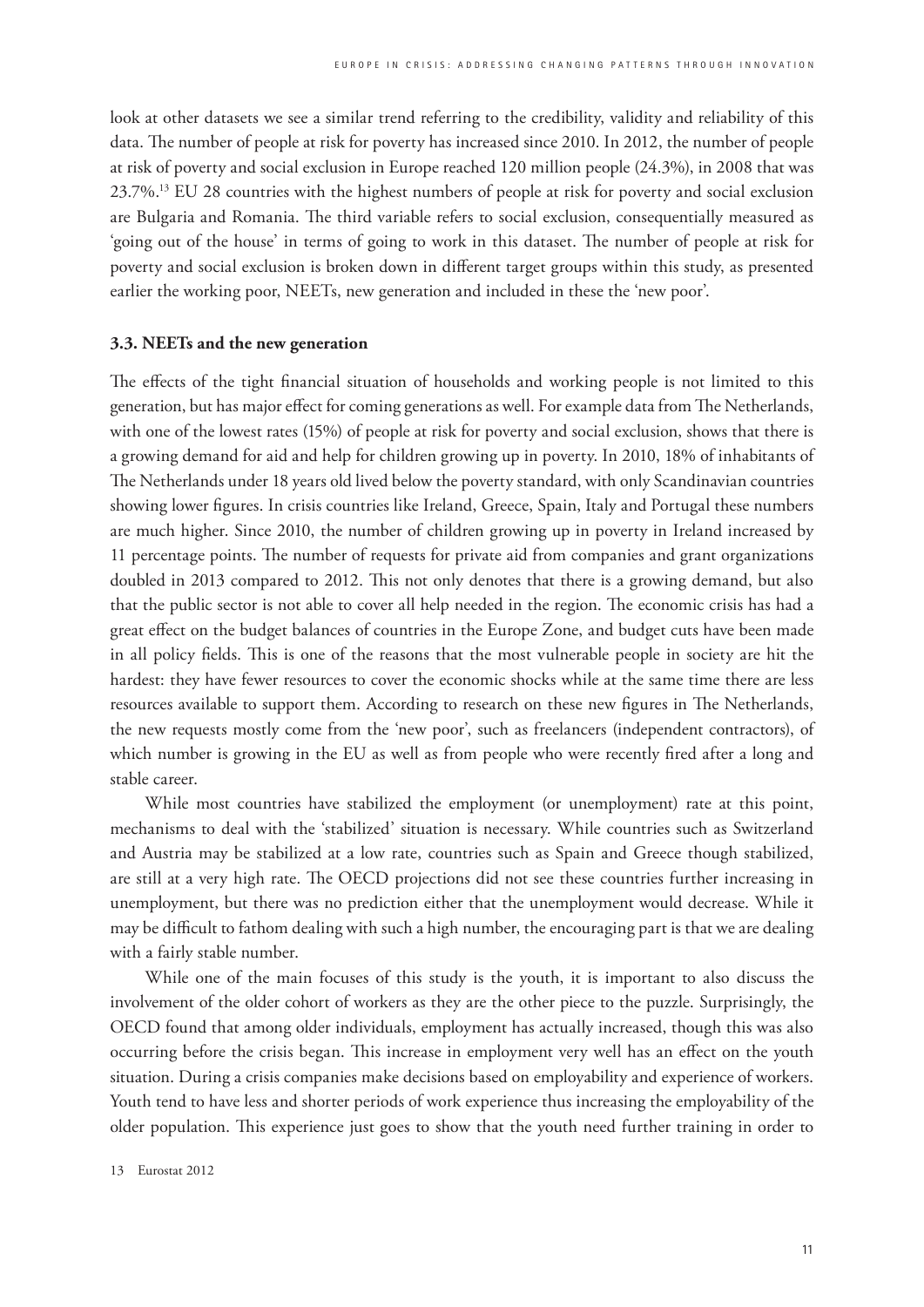<span id="page-14-0"></span>become more competitive within the workforce. To add to this, unskilled jobs have decreased in demand more significantly than others, thus affecting the younger and less educated generations further.

#### **3.4. The working poor**

Although the employment rates for older individuals have been increasing as the OECD study shows, another group of people in need for humanitarian aid arose in the Europe Zone: the working poor. A comprehensive picture and the development of this group in society is presented in the next paragraph by tables and data from the European Social Survey round 6 (2012).14 This dataset covers data from more than 40,000 respondents from 20 countries in Europe. Although this is not half of the countries that IFRC Europe Zone covers (53) we can argue that this dataset does represent trends in Europe and that it can therefore serve as clarifying data of the situation. Moreover, it is the only dataset available to run a statistical analysis offline that covers the perceptions and feelings of respondents about their income, instead of their objective income levels. Additionally, this enables us to also work with data that has not been classified yet, whereas in Eurostat this is the case. This section presents two analyses of the feeling about living with present income and whether or not the respondents have been involved in paid work and their income level in deciles.<sup>15</sup>

Table 1 displays a cross-table analysis of the variables (1) 'Doing last 7 days: paid work', indicating the employment status of the respondent; and (2) 'Feeling about income household nowadays', indicating the current experience of the household in the ability to make ends meet. For our analysis, the two cells referring to a situation that respondents have been engaged in paid work in the past seven days and feel like it is difficult or very difficult to live on present income are the relevant ones. 13,240 respondents out of a total of 44,243 answer that they feel it is difficult or very difficult to live on their present income. We can see that 997 of the respondents who filled in this question and have been doing paid work, encounter many difficulties living on their present household income.

There are many more respondents living with difficulties on their present income and who marked that they have been doing paid work in the last seven days, namely 3,888 respondents. This equals 17.5% of those who marked that they have been doing paid work and encounter difficulties in making ends meet. These two groups in Europe, those who feel it is difficult to live on their present income, are the ones we refer to when we discuss the working poor.

<sup>14</sup> European Social Survey 2012 (Data extracted by us and analyzed using STATA. STATA do-file to be found in the Annex V.

<sup>15</sup> A decile is exactly one tenth of the total income, so all household incomes respondents provided have been divided into ten groups in the European Social Survey and extracted in this format by us. We did not categorize the variables since it is considered necessary to look as specific as possible at the different income groups already categorized in the European Social Survey, instead of categorize them in 'low', 'middle' and 'high' income groups. In this way, we can see how the feelings of difficulties are distributed over the lowest income groups and how this changes while going up the ladder in deciles.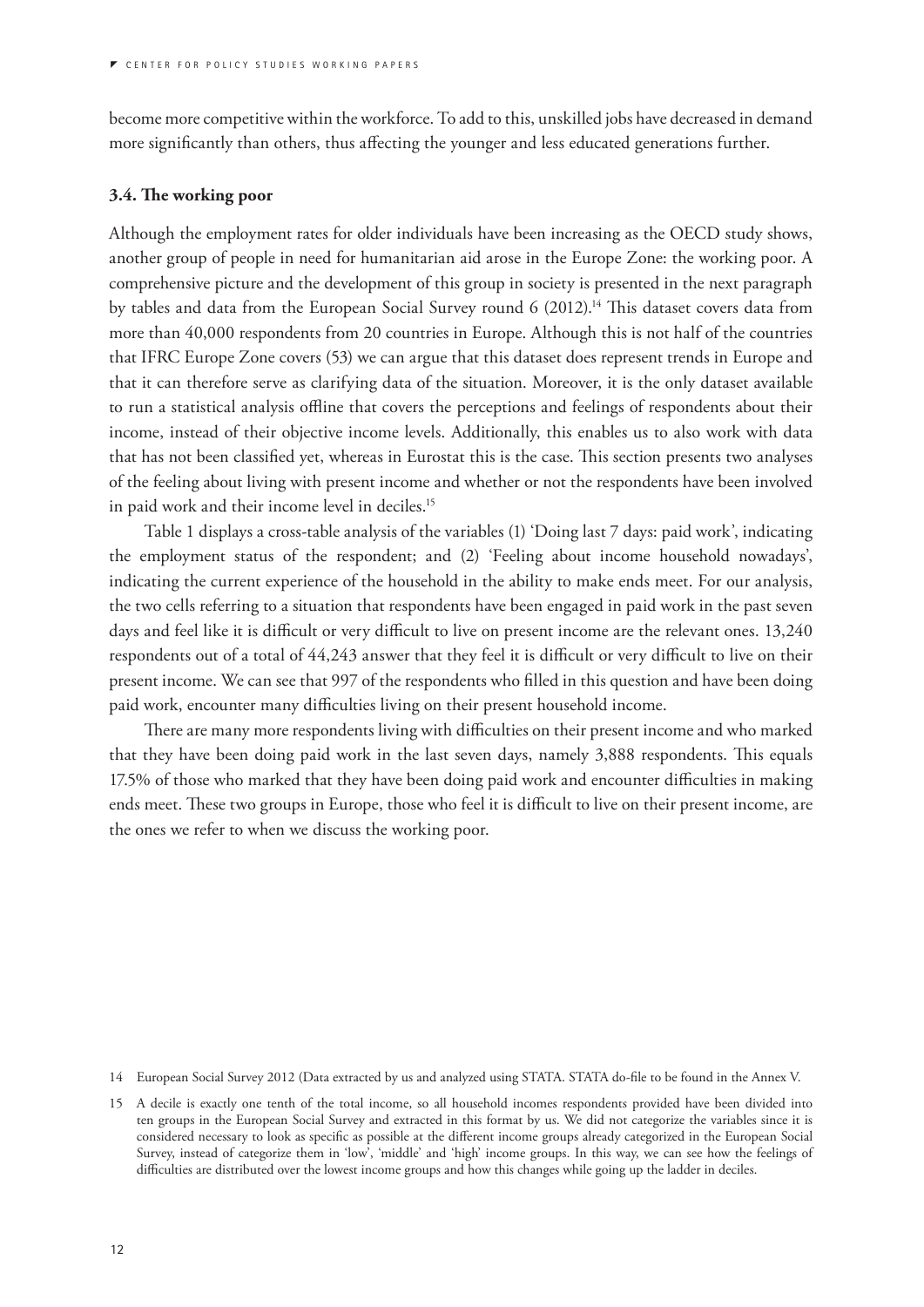| Doing                               | Feeling about income household nowadays       |                                |                                   |                                           |         |               |              |        |  |
|-------------------------------------|-----------------------------------------------|--------------------------------|-----------------------------------|-------------------------------------------|---------|---------------|--------------|--------|--|
| last<br>seven<br>days:<br>paid work | Living<br>comfortably<br>on present<br>income | Coping<br>on present<br>income | Difficult<br>on present<br>income | Very<br>difficult<br>on present<br>income | Refusal | Don't<br>know | No<br>answer | Total  |  |
| <b>Not</b><br>marked                | 4,564                                         | 8,548                          | 5,151                             | 3,204                                     | 54      | 295           | 36           | 21,852 |  |
| Marked                              | 6,950                                         | 10,403                         | 3,888                             | 997                                       | 39      | 101           | 13           | 22,391 |  |
| Total                               | 11,514                                        | 18,951                         | 9,039                             | 4,201                                     | 93      | 396           | 49           | 44,243 |  |

|  |  |  | Table 1: Doing paid work and feeling about household |  |  |
|--|--|--|------------------------------------------------------|--|--|
|  |  |  |                                                      |  |  |

Another way to analyse the trend indicated is to cross-table the household's total net income and the feeling about the household income. This allows us to make distinctions between different levels of income, distributed in ten deciles. As we can see in the selected cells in the table, they are – expectedly – the lowest decile groups which encounter (much) difficulty in making ends meet. However, if we go up to the sixth decile, it is still 16,8% of the total in this decile that encounters difficulties in making ends meet on present income. This means that almost 1 in 5 respondents with this income level, which would be categorized as a middle-income group, have feelings of difficulty. These are serious numbers, which are increasing.

When looking at data from Eurostat as well, and comparing these numbers, we see that this matches with the growing number of people at risk of poverty, whether or not involved in employment, and that these numbers are growing. Additionally, since we included a variable asking about the respondents 'feeling' about their income, we also cover another important aspect of our study, namely the psychosocial situation of people in the Europe Zone which encounter negative consequences of the economic crisis.<sup>16</sup> In the third section of this report, policy recommendations for the National Societies are given based on this data and also specifically targeting those with not only financial problems, but also encountering psychosocial issues. The Red Cross Red Crescent works continuously in crisis situations assisting those who have lost jobs due to various factors, therefore this experience and existing means of dealing can be helpful in this new situation. Further recommendations, including new and innovative tools are discussed later on in the recommendations section.

<sup>16</sup> Feelings of safety, connectedness, calm, self and community efficacy, hope. See Recommendation 1: Psychosocial Support.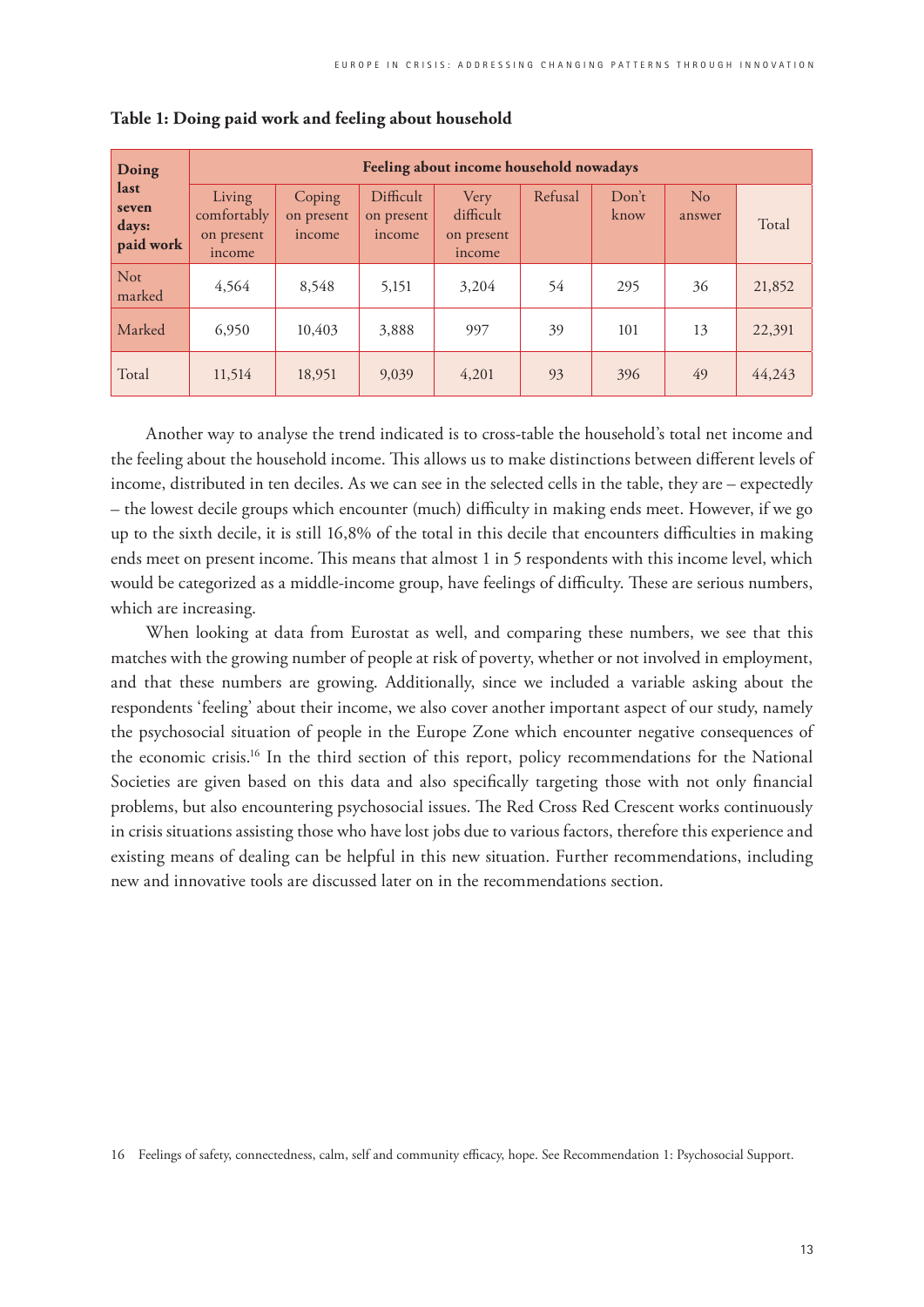| Feeling about income household nowadays                |                                               |                                |                                   |                                           |                  |                |                          |        |
|--------------------------------------------------------|-----------------------------------------------|--------------------------------|-----------------------------------|-------------------------------------------|------------------|----------------|--------------------------|--------|
| <b>Households</b><br>total net<br>income <sup>17</sup> | Living<br>comfortably<br>on present<br>income | Coping<br>on present<br>income | Difficult<br>on present<br>income | Very<br>difficult<br>on present<br>income | Refusal          | Don't<br>know  | N <sub>o</sub><br>answer | Total  |
| 1st decile                                             | 239                                           | 995                            | 1,128                             | 1,544                                     | $\mathfrak{2}$   | 6              | $\mathbf{1}$             | 3,915  |
| 2nd decile                                             | 419                                           | 1,625                          | 1,359                             | 767                                       | $\overline{0}$   | $\overline{4}$ | $\overline{7}$           | 4,181  |
| 3rd decile                                             | 601                                           | 1,789                          | 1,156                             | 431                                       | $\mathbf{1}$     | 6              | $\mathbf{0}$             | 3,984  |
| 4th decile                                             | 754                                           | 1,879                          | 964                               | 282                                       | $\mathbf{1}$     | 6              | $\mathfrak{2}$           | 3,888  |
| 5th decile                                             | 884                                           | 1,837                          | 737                               | 204                                       | $\boldsymbol{0}$ | 14             | $\boldsymbol{0}$         | 3,676  |
| 6th decile                                             | 1,036                                         | 1,750                          | 594                               | 144                                       | 1                | $\overline{3}$ | $\overline{2}$           | 3,530  |
| 7th decile                                             | 1,190                                         | 1,634                          | 469                               | 91                                        | $\mathbf{1}$     | 10             | $\overline{2}$           | 3,397  |
| 8th decile                                             | 1,316                                         | 1,456                          | 353                               | 76                                        | $\overline{0}$   | 10             | $\overline{2}$           | 3,213  |
| 9th decile                                             | 1,350                                         | 1,219                          | 218                               | 25                                        | $\overline{0}$   | $\overline{3}$ | $\mathbf{1}$             | 2,816  |
| 10th decile                                            | 1,810                                         | 860                            | 161                               | 20                                        | $\boldsymbol{0}$ | 3              | $\boldsymbol{0}$         | 2,854  |
| Refusal                                                | 907                                           | 2,324                          | 1,176                             | 390                                       | 75               | 120            | $\overline{7}$           | 4,999  |
| Don't know                                             | 991                                           | 1,552                          | 713                               | 216                                       | 12               | 210            | $\overline{4}$           | 3,698  |
| No answer                                              | 17                                            | 31                             | 11                                | 11                                        | $\theta$         | $\mathbf{1}$   | 21                       | 92     |
| Total                                                  | 11,514                                        | 18,951                         | 9,039                             | 4,201                                     | 93               | 396            | 49                       | 44,243 |

#### <span id="page-16-0"></span>Table 2: Households total net income and feeling about income household

#### **3.5. From data to recommendations**

Now that a comprehensive overview has been given about the new socio-economic situation in the Europe Zone, we can proceed to the discussion of policy recommendations. In order to effectively respond and adapt to the changing patterns within the National Societies, the following questions will be addressed:

- 1. What innovative policy reforms can the National Societies implement within Europe Zone in order to successfully and sustainably deal with the socio-economic consequences of the economic crisis?
- 2. What policy instruments can support these policy reforms in addressing the different target groups of the National Societies?

The following section describes, explains and applies six policy recommendations for the National Societies, where after a short summary of the recommendations is followed as the concluding chapter.

17 All resources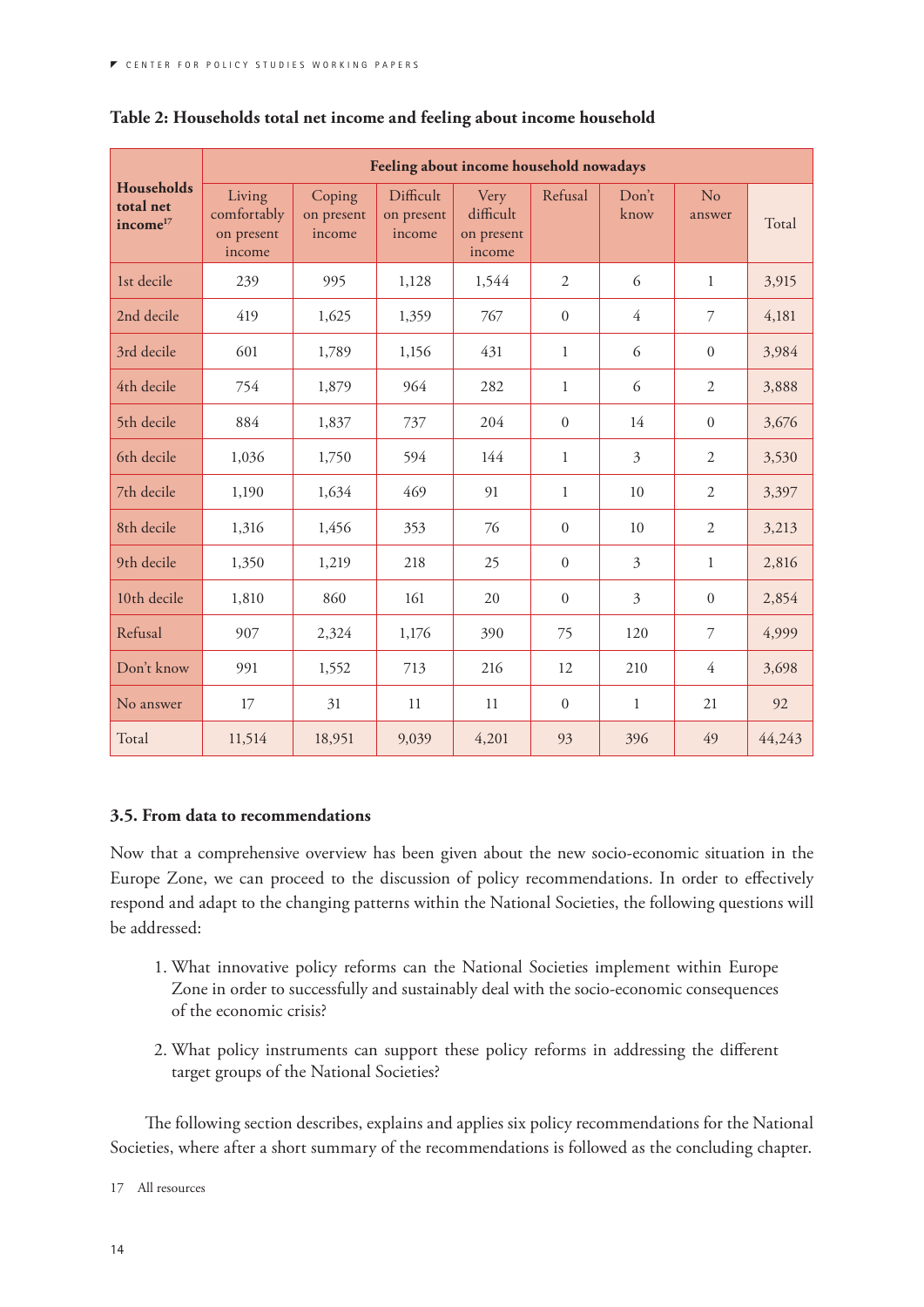#### <span id="page-17-0"></span>**4. POLICY RECOMMENDATIONS**

This study provides an overview of the overall current situation within the Europe Zone and gives recommendations on how the National Societies can adapt and carry out complementary programs in their auxiliary role to the public authorities and in the humanitarian field in dealing with the economic crisis. In order to make these recommendations applicable to the different situations in the Europe Zone, the recommendations consists of general ideas about reforms and innovations in delivering humanitarian aid. They also provide specific examples of cases with good practices and an explanation of their successes. This enables the 53 National Societies in the Europe Zone to pick and choose the most suitable options for them in the context of their National Society.

The recommendations presented and explained in this section are:

- 1. Psychosocial support
- 2. Intergenerational & in-community support and cooperation
- 3. Cooperation with third parties, partnerships with: other grassroots organizations and the private sector
- 4. Early warning concept
- 5. Conditional cash programs
- 6. Technology and communication

#### **4.1. Psychosocial support**

The main goal of this report is to provide National Societies with policy recommendations to cope with the changed patterns, to be able to prevent, mitigate and respond in a sustainable way to humanitarian consequences of the economic crisis and strengthen individuals and community resilience. Coping with psychosocial challenges is therefore considered as one of the most important tasks in the coming years. For the 'new poor', 'working poor', the new

# **Good practices example**

The Icelandic Red Cross had a very successful approach in psychosocial support in the economic crisis in Europe. The key features where:

**Safe places:** After the financial crisis broke out, the Icelandic Red Cross office opened a service centre where individuals and families could seek support, counselling and coaching as well as a playground for the children. The service in the Red Cross House was available for everyone.

**Information:** Information was provided on the following aspects: stress reactions, stress reduction methods, support, recreation, activities, children, and crisis. This information was provided by the Red Cross Psychologists in the Centres and broadcasted by national TV.

**Connectedness:** The Red Cross House was a venue for diverse social activities. It served as a meeting place for people in the same situation, and for different types of groups to meet and engage in organized group activities (cooking, computer courses, dancing, yoga etc.).

**Self- and community efficacy:** The groups were held by the affected people themselves, and everyone could provide specific services according to his/her skills and knowledge.

**Psychosocial support education:** Support education on the reactions and the situation of the economic crisis in Europe were provided, along with relaxation techniques and courses.

**Giving hope/empowerment:** Red Cross volunteers acted as mentors for job seekers who had not been active and had thus become isolated. Think tanks and grassroots organizations based in the Red Cross House also provided perspectives to the Red Cross clients.

Source: The Magazine of the International Red Cross and Red Crescent Movement [http://www.redcross.int/EN/mag/](http://www.redcross.int/EN/mag/magazine2009_1/14-15.html) [magazine2009\\_1/14-15.html](http://www.redcross.int/EN/mag/magazine2009_1/14-15.html)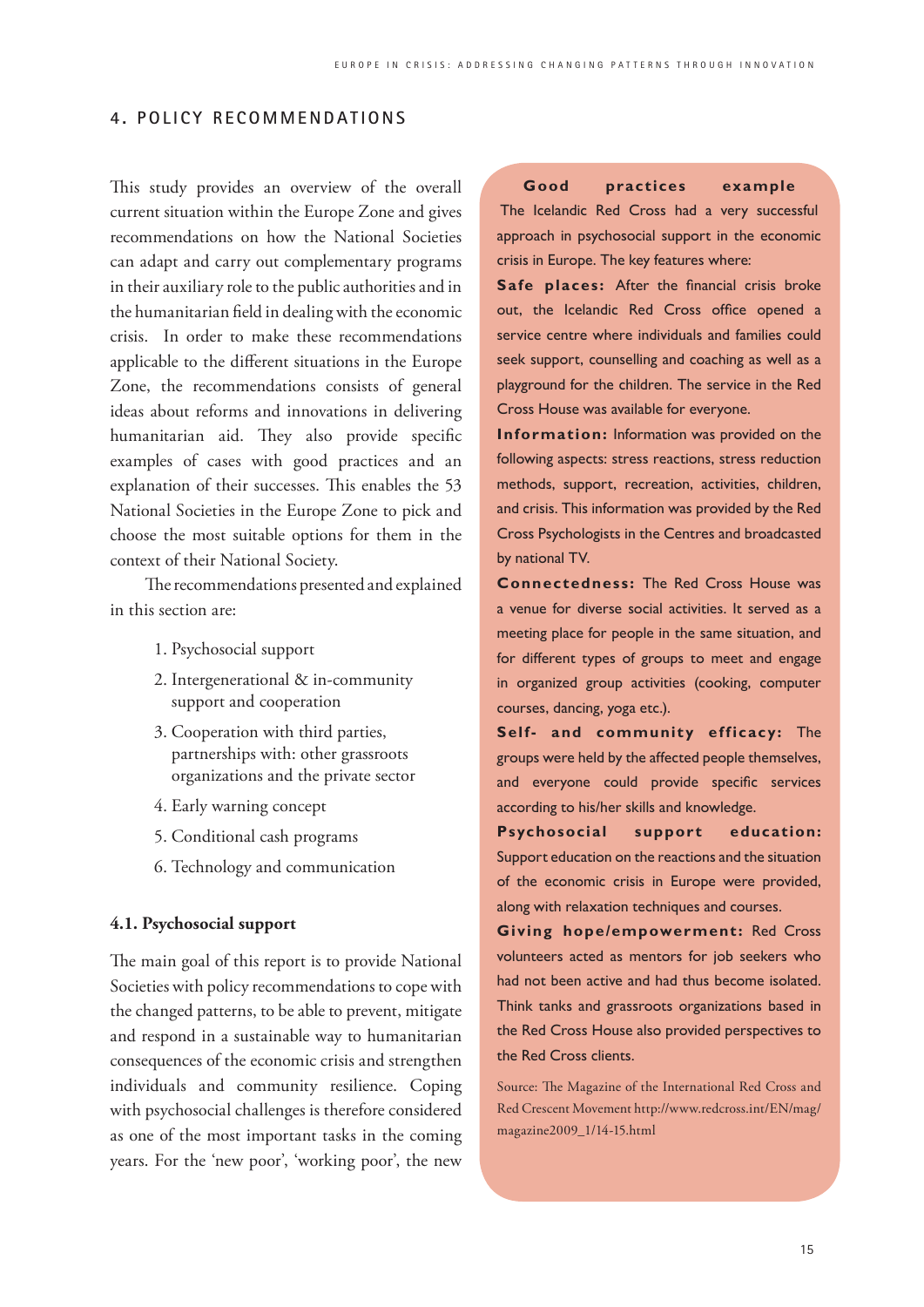generation and the NEETs, intensified counselling and psychosocial support is a policy instrument recommended for the National Societies in the Europe Zone. The definition of psychosocial support, as given by the The IFRC Reference Centre for Psychosocial Support (PS Centre) is the following:

*"Psychosocial support is the process of facilitating resilience within individuals, families and communities, where resilience refers to an individual's or a community's capacity to recover from, adapt to and remain strong in the face of adversities that have the potential to disrupt or destroy the successful functioning or development of the person or community. In other words psychosocial support enables people to bounce back from the impact of critical events and helps them to deal with such events in the future. Psychosocial support thus promotes the restoration of social cohesion and infrastructure.18*

In this definition we see a direct connection to the problems individuals and communities face after the economic crisis in Europe. We also see this in the definition used in reports by the PS centre:

*"Psychosocial support is an umbrella approach, following the intervention principles named by Hobfoll et al. (2007) (safety, connectedness, calm, self and community efficacy, hope) with the aim of promoting the resilience of individuals, groups and communities in crisis".19*

Currently, psychosocial support and counselling is already included in programs in most of the National Societies. In long term crisis situations, the IFRC is familiar with providing this kind of support. However, it is recommended for the National Societies in the Europe Zone to strengthen this area of aid and focus on long term support for the new poor, working poor and NEETs due to the consequences this will have on society. People are unexpectedly losing their job after a long career, facing difficulties in making ends meet and/or are not in employment, education or training. In this case, while the projections a few years ago were much better, this period will still have a major impact on the psychological well-being of these individuals, which will not easily be dissolved despite improved financial situations. In combating these difficulties, for example through counselling and providing information, the National Societies can overcome long-term paralyzed and traumatized individuals and thereby make sure that when they are back in a more beneficial financial, educational or employed state, they are strong individuals. In the questionnaire responses we find that some of the participating National Societies have already implemented this strategy of close training and psychosocial support with the aim of combating the issues described above.<sup>20</sup>

For the young people who are not in employment, education or training, acceptance of their situation in their personal, direct, or social environment, and being honest about their situation is one of the main issues indicated. Not finding a job after periods of growth is a psychological challenge for the twenty-something's of today, especially in Western Europe, where societies experienced decades of economic growth and future perspectives of prosperity. The twenty-something's in this region feel like they failed, and this can leave its traces in the future in terms of uncertainty and lack of confidence. Also in areas where economic growth has not necessarily prevailed in the past decades, the future

<sup>18</sup> The IFRC Reference Centre for Psychosocial Support (PS Centre) (2013) Coping with crisis. International Federation of Red Cross and Red Crescent Societies. http://pscentre.org/wp-content/uploads/Coping\_2013\_2\_EN.pdf.

<sup>19</sup> IFRC (2010b) Psychosocial Interventions: A Handbook.http://www.pscentre.org/wp-content/uploads/PSI-Handbook\_EN\_ July10.pdf.

<sup>20</sup> The National Societies mentioning this methods are: Swedish Red Cross (training and workshops for youth), Red Crescent Society of Tajikistan(psychosocial aid, with 30 trained staff members and volunteers), Cyprus Red Cross (created a Psychosocial Support Unit)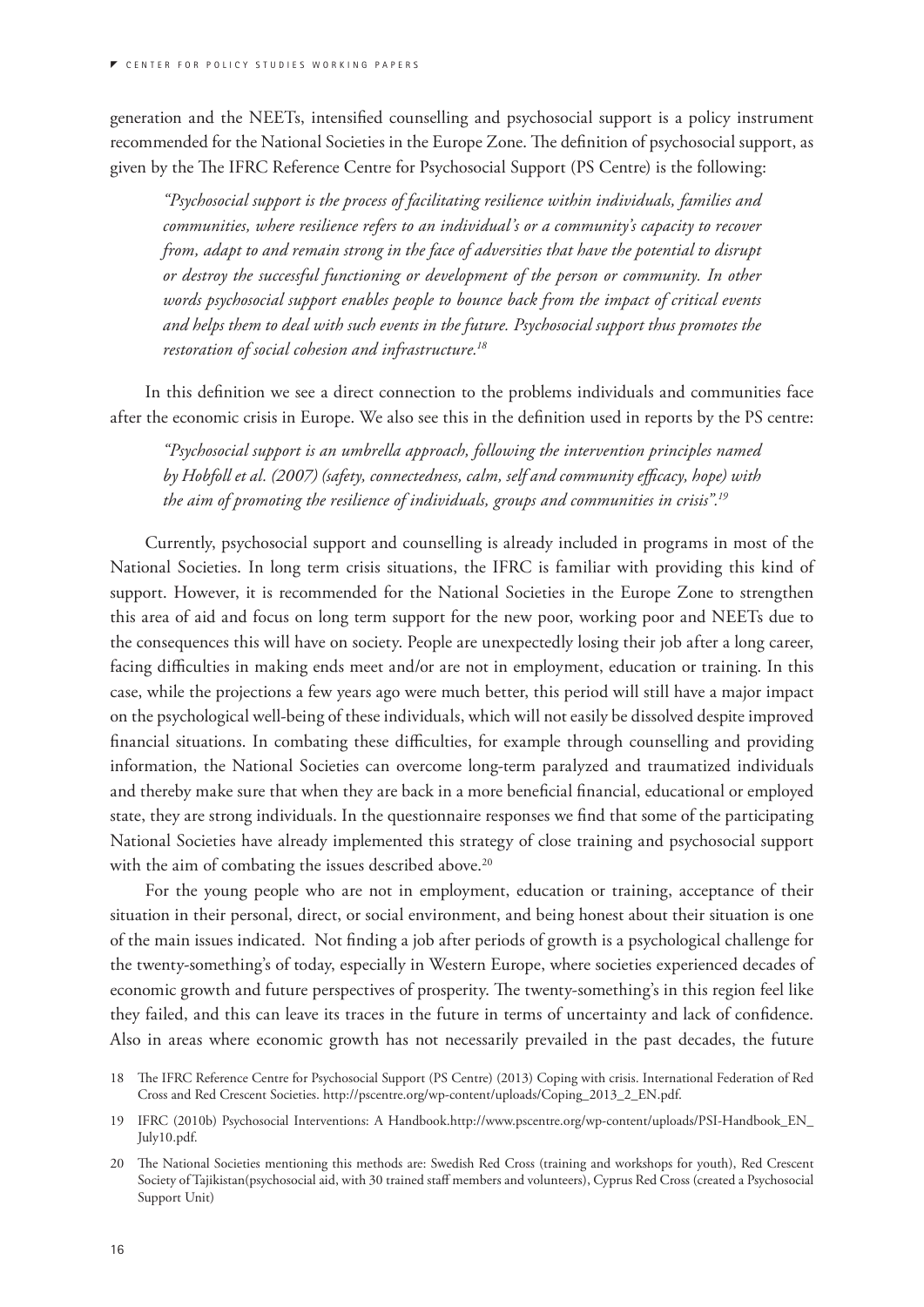perspectives have become much brighter the last couple of years. In the relatively new member states of the European Union, as well as in countries in Central Asia, perspectives on better economic times have been dominant. In these countries we can state that it is not a feeling of failure that dominates the perspectives of youngsters, but mostly a feeling of disappointment.

The 'working poor' and the 'new poor' target groups of this study encounter the same feelings but in a slightly different context. While these people used to be part of the middle-class, during the economic crisis they encounter challenges with making ends meet and therefore have the feelings of failure and shame towards their direct social environment, peers and even their own families and relatives.21 Adults may encounter feelings of loss of pride and uselessness when they have are fired and unsuccessful at finding a job. This results in feelings of stress because they are suddenly not as valued as they used to be and are unable to take care of their families anymore. For the target groups described above, the feelings of shame, disappointment and failure can result in social exclusion because a natural human reaction is to seclude oneself from social contact when coping with these feelings. Moreover NEETs are not automatically in contact with others because they are not in education, employment and training and therefore have a higher risk for social exclusion.

All the arguments above show the importance of dealing effectively with the psychological/ psychosocial consequences of the crisis in Europe for individuals and households. The European Psychosocial Support Network (EPSN) is an informal National Societies' network within the IFRC membership which can effectively respond to this need arising in society, particularly in close cooperation with the The IFRC Reference Centre for Psychosocial Support (PS Centre).

Traditionally, psychosocial support or intervention by the IFRC is provided in crisis situations, where immediate help and support is needed, with aftercare following the most crucial period. The 2013 magazine, 'Coping with Crisis', published tri-annually by the IFRC Reference Centre for Psychosocial Support also includes a chapter with guidance notes for the National Societies, describing how to cope with the ongoing crisis in Europe.<sup>22</sup> As argued above, individuals and communities residing in the Europe Zone need this kind of support as well in order to cope sustainably with the psychological consequences of the economic crisis. In order to present a comprehensive overview of policy recommendations for the National Societies in this new socio-economic situation, it is necessary to elaborate on the role of psychosocial support in current IFRC activities. Consequently we should reflect on how this can be improved in the National Societies in order to respond effectively to the new socio-economic constellation due to the ongoing crises in Europe. In order to obtain answers to this question, publications of the IFRC Reference Centre for Psychosocial Support have been used and one of their researchers provided some personal insights. According to the interviewee, the challenges for effective psychosocial support in the economic crisis situation are the following:

- "Identifying and reaching the affected persons and groups;
- Establishing a functioning dialogue with all relevant stakeholders;
- Enhancing participation of the affected groups and give them 'a voice' and activate them;
- • Coordinating and exchanging experience on response efforts in different areas and countries" (Interview PS centre, 2014).
- 21 The IFRC Reference Centre for Psychosocial Support (PS Centre) (2013) Coping with crisis. International Federation of Red Cross and Red Crescent Societies. http://pscentre.org/wp-content/uploads/Coping\_2013\_2\_EN.pdf. Page 15.

<sup>22</sup> Ibid. Page 15-18.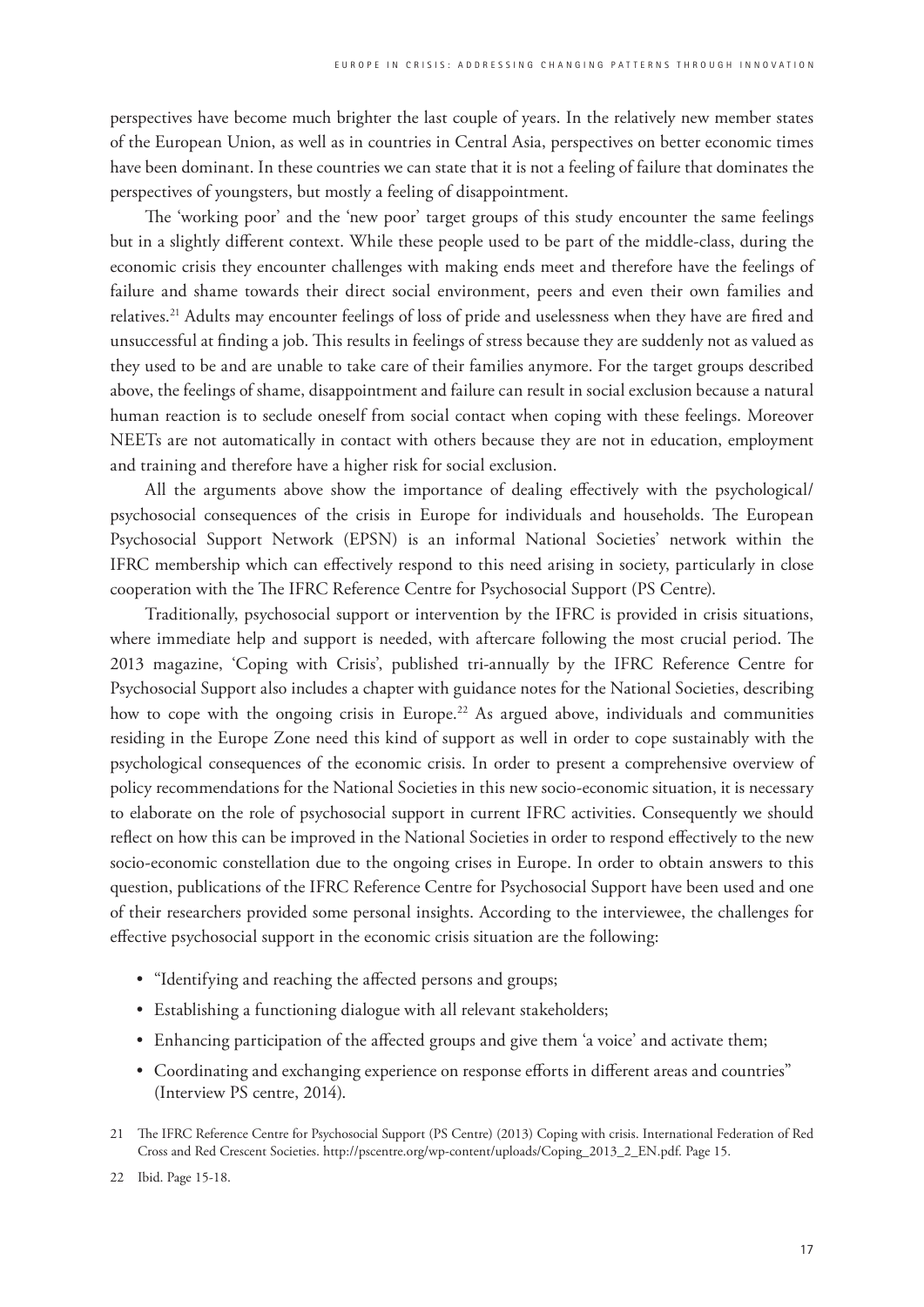In identifying and reaching the affected persons and groups, the Red Cross Red Crescent is an expert. In general, the IFRC and the National Societies have an extensive and comprehensive overview ready for the most vulnerable groups in society and an effective means of reaching them when a crisis situation occurs. In this prolonged and still ongoing situation of an economic crisis however, there are new groups in society which find themselves in a situation of vulnerability. These groups vary between the different regions, depending on the economic situation of the countries and the welfare system. However, with a local approach and analysis, those who work with the National Societies are better able to map the people at risk for poverty and social exclusion because they are close to the community, and are therefore able to identify those with a (potential) need for psychosocial support. The psychosocial support has the following key features:

- Empowerment of those who feel 'failure', disappointment, loss of pride and shame;
- Long term counselling in order to overcome this potentially traumatic experience of being in need for help, not being able to take care of the family, the feeling of being socially excluded;
- It is an inclusive approach, which is not just focusing on one aspect but the whole set of issues the beneficiaries face. This also includes financially, by getting an overview of their own financial situation the Red Cross Red Crescent can better provide counselling and advise how to cope with these difficulties. In this way the beneficiary will feel more confident due to the help and subsequent lessons learned through these consultations;
- The community approach can be accomplished, for example, through establishing support groups and self-help groups by making the beneficiaries get in contact with peers, people in similar situations, people who share similar feelings and who are also close in geographical terms. This way, the feeling of being 'alone' and the risk for social exclusion will be less likely because they see that they are not the only one, and can thus share their experiences. In order for them to overcome their feelings of shame, the beneficiaries need a safe space to open-up and discuss the difficulties they are dealing with or have overcome. Taking these steps requires extensive coaching and counselling, provided by the professionals and trained volunteers within the National Societies.

As seen in the example of best practices of the Icelandic Red Cross, close cooperation and providing psychosocial support continuously is one of the key aspects. To conclude, the recommendations for the Red Cross Red Crescent Societies are to

- 1. locally map the most vulnerable groups, those who are at most risk of poverty and social exclusion (based on their employment and/or education status, income level and their social profile) in cooperation with third parties in the field;
- 2. to create community houses, as the Icelandic Red Cross did, where beneficiaries can find more than just counselling, a place wherein whole families are welcome, and coaching sessions with others in a similar situation are provided. In this multi-functional environment, the key features of psychosocial support are met:
	- • Empowerment
	- Long-term focus
	- Inclusiveness
	- Community approach and community building.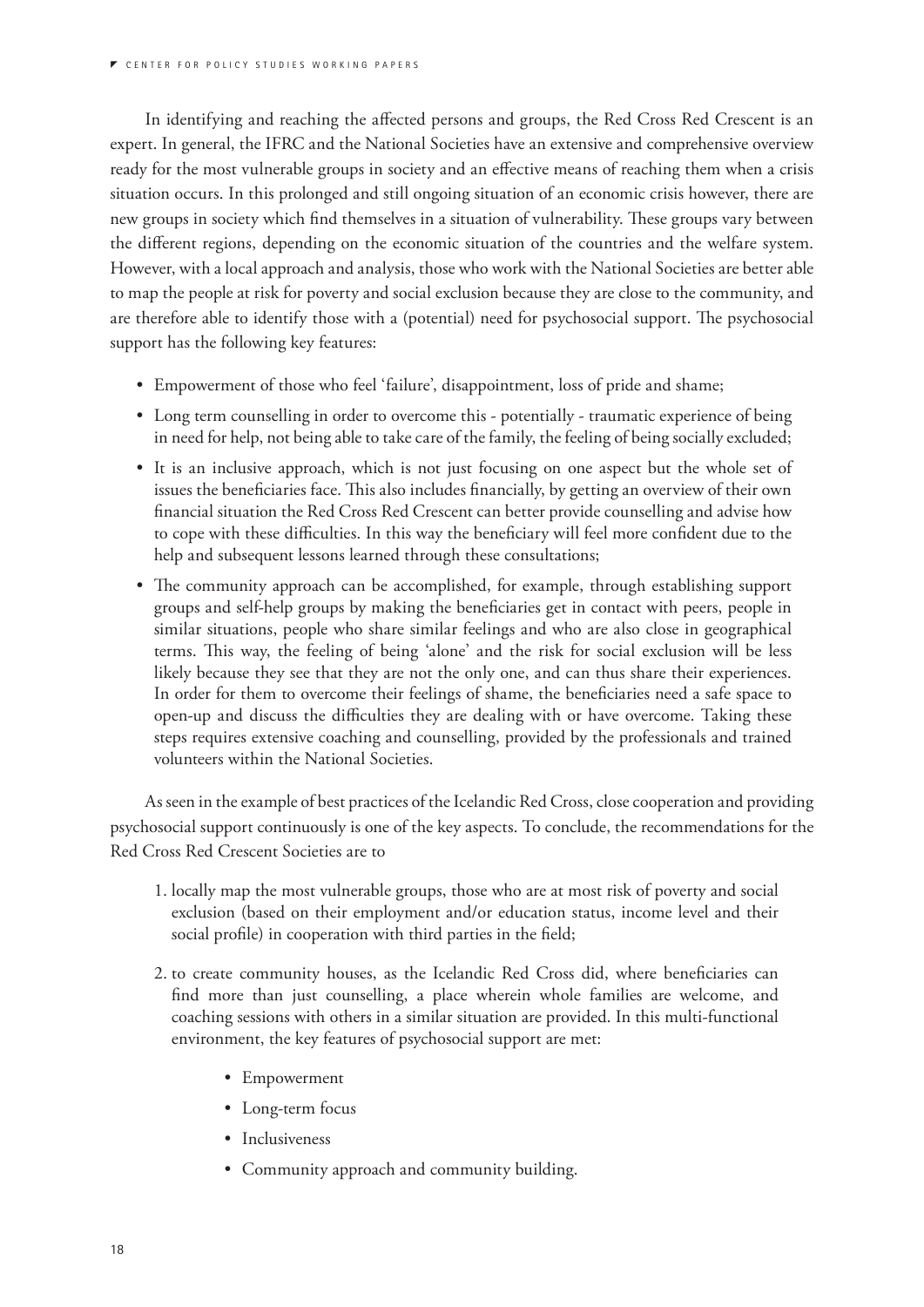<span id="page-21-0"></span>The objectives of this approach are therefore being met most effectively: those who encounter psychosocial problems are being supported by the Red Cross Red Crescent community and thereby the process of reintegration and renewed self-confidence will be much easier for those in need.

#### **4.2. Intergenerational & in-community support and cooperation**

One of the core concepts for the Red Cross Red Crescent is mobilizing the community. In addressing the issue of the economic crisis within the Europe Zone or in any area for that matter, it is important more than ever to utilize and mobilize key resources, financial and manpower rather than create new programs in an already challenging situation. Much of the previous discussion has brought to light the increased unemployment and need for aid. While the Red Cross Red Crescent is not directly responsible for creating new governmental policies, through its role in humanitarian diplomacy it can influence the decision-making and policy-making processes in addition to mobilizing the community thus contributing to lessening the burden and strengthening the resilience of future generations. A recommendation brought forward (and one that has been discussed in other contexts) is intergenerational cooperation and in-community support. Creating a culture of cooperation between the varying groups can serve as both a psychological support group as well as a practical support network. Psychosocial support networks, particularly for the youth, can be very helpful as discussed in the previous section.

In terms of the practical side, despite people being unemployed, they still have skills that can be shared and utilized. The older generation has job training and knowledge that the youth have yet to learn. And while they are unable to work currently, creating a sort of 'informal' training amongst these groups can help both the older generation retain these skills, while the younger generation learns new and applicable skills. This process of intergenerational cooperation is a two way street. On the side of the youth, they have the knowledge of first and foremost what unemployment really feels like. But further they have probably searched for jobs and know the process. Youth generally have fairly strong computer skills that the older generation may not have. Sharing these skills of the internet and computer world will be immensely helpful as this is how the world is now run.

Furthermore, creating this culture of cooperation between intergenerational groups allows groups of people to share information that would not otherwise have the opportunity. In job hunting, timing is key, therefore broadening the horizon of communication will pass information along more quickly whether it is about a new job, training program or other useful resource. Youth may come across jobs far beyond their capabilities or experience, and likewise the elder generation may come across jobs that would under-utilize their skills. In mobilizing their communication and support, more efficient and useful tools are being passed along through the newly created networks.

Overall, each of the target groups can benefit from one another through the development of intergenerational partnerships:

**• Social interactions:** This incorporates the recommendation on psychosocial support. Simply having a shoulder to lean on and a trustworthy adult to speak with (besides ones family) helps youth in developing social skills. Vice versa, adults have access to the youth generation which is very much in touch and in tune with the new and upcoming events and technology.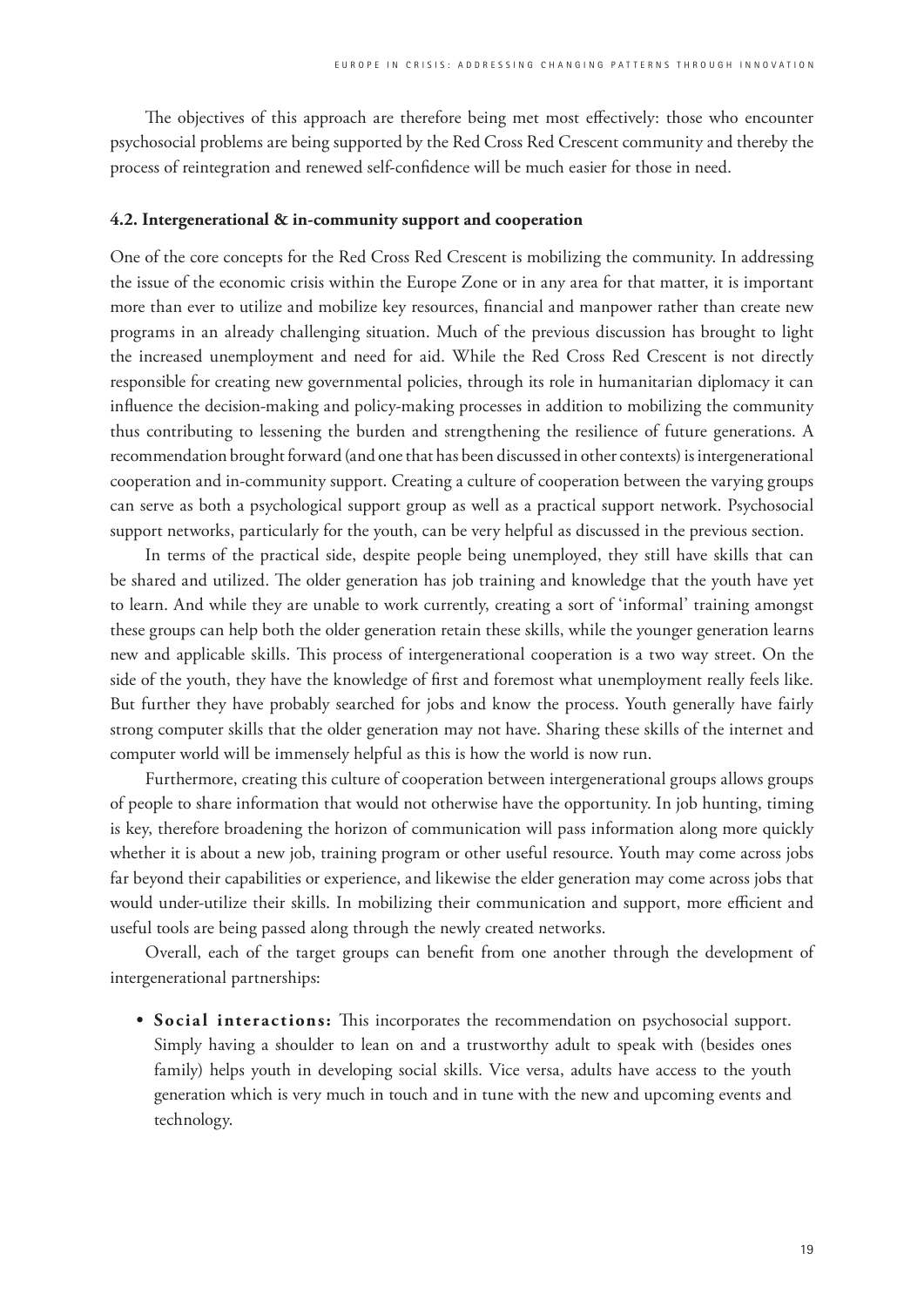- <span id="page-22-0"></span>**• Constructive Interaction:** While having a shoulder to lean on is helpful, constructive interaction in terms of training and development is also necessary. Creating an environment with opportunities for constructive knowledge transfer can benefit both parties. Youth have technical, social and fresh job searching skills while the older generation has extensive work experience and industry specific or entrepreneurial knowledge to share. Furthermore, with an ever-aging population, in the not so far future the youth will be depended upon for support. Developing a means of training one another will assist both parties in increasing their employability.
- **• Youth Development:** Training programs for the youth. This could be in the form of older generation training youth, or various other 'internship'/'traineeship' opportunities. Particularly for the NEETs group this is of great importance as they're employability is low and will only continue to fall as they continue to be disconnected from the workforce.

Intergenerational partnerships are of great importance, and can be incorporated within the other recommendations as well. The UN reports that by 2050 the number of people over 60 is expected to rise by 50% in developed countries.<sup>23</sup> This number is expected to triple in developing countries. With this number in mind, the formation of intergenerational partnerships is necessary more than ever. While youth are in great need currently, in the not so far off future, the elderly population will have increased drastically and government social programs will be unable to bear the weight. Developing these relationships outside of the direct family context, allows both the youth and elderly to increase their network of people who can assist in future times of need.

### **4.3. Cooperation with third parties, strategic partnerships**

In times of less resources for the National Societies governments and other organizations, it is more important than ever to bundle powers in order to deal with the challenges faced by society. In line with the community, local, approach set out in the previous section, it is recommended for the National Societies to intensify the cooperation with other grassroots organizations and private parties. The first argument for doing this is in order to mobilize resources available locally, share knowledge and data, adapt good practices and therefore be more efficient in delivering humanitarian aid, thereby assisting more people with the same amount of resources. Several National Societies already have experience in this field, nevertheless it is a good and relevant recommendation to be implemented by those National Societies who do not yet have this policy practice in place. It can serve as an example to improve current practices and to overcome new

Through the questionnaire we see that National Societies indicate the need for cooperation with third parties.

*"Strengthening collaborative networks between all stakeholders"*

> Cyprus Red Cross, 2014. Questionnaire responses.

*"Alternative solutions are possible through establishing closer cooperation between the civil society organizations and governmental structures. Also, it is important to be able to count on the support from other stakeholders such as private companies, institutions"* 

> Montenegro Red Cross, 2014. Questionnaire responses.

23 UN Press Release POP/952, Department of Public Information March 13, 2007 http://www.un.org/News/Press/docs/2007/ pop952.doc.htm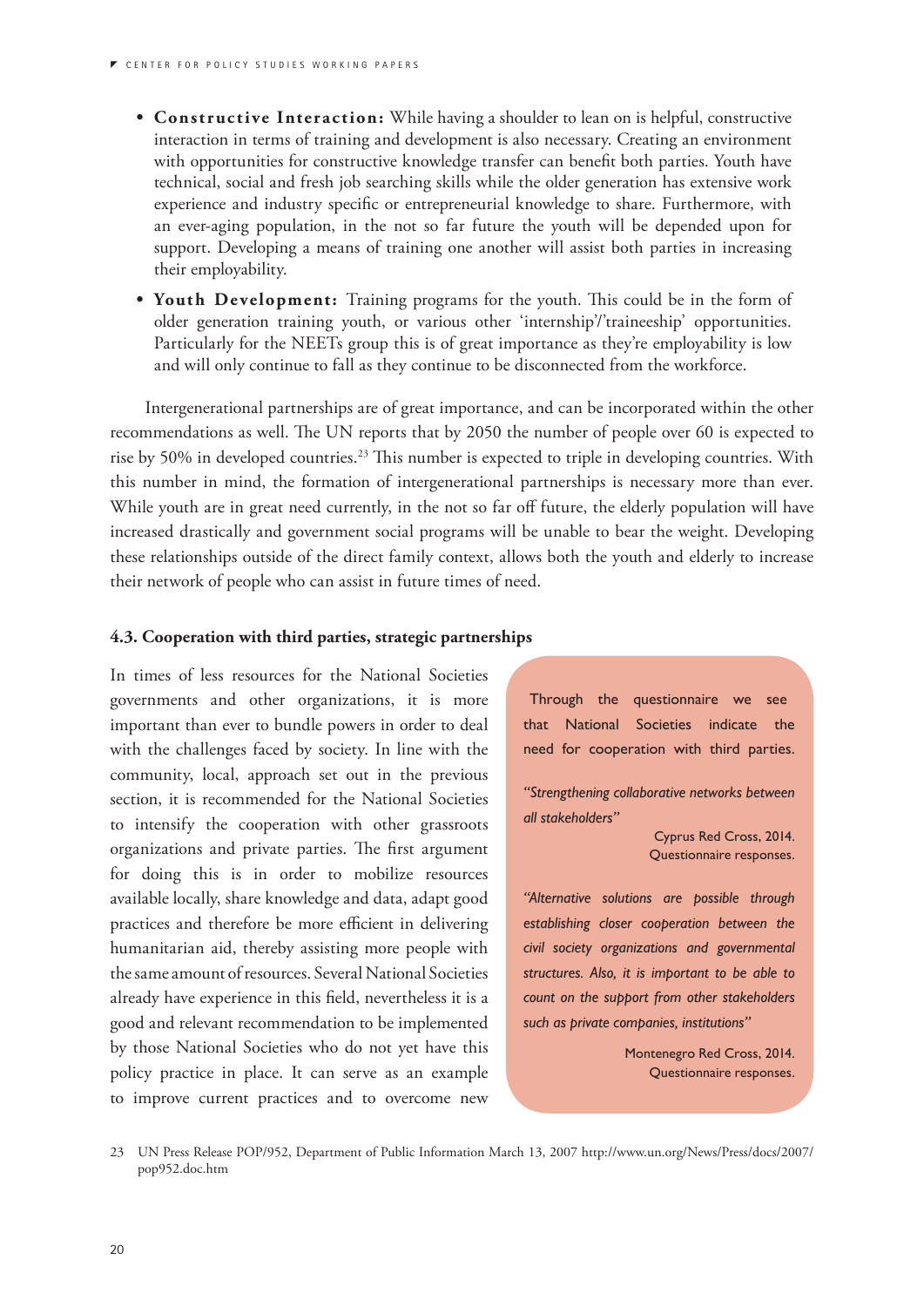<span id="page-23-0"></span>challenges in cooperation with the private sector. The Danish Red Cross has specifically included this in their practices, with internal documents about best practices and guidelines.24 In order to present specific recommendations, good practices and examples of how National Societies can implement the practice of third party cooperation, the Danish Red Cross is used as a case study, investigated through an in depth interview. First, this form of cooperation is described along with its general key features. Second, arguments for implementing this practice by National Societies in the Europe Zone are given. Thirdly, we will go into the Danish Red Cross case more specifically and draw up the key features of the method recommended in third party partnerships by National Societies in the Europe Zone. Although the method is mostly implemented in cooperation structures with the private sector (companies and foundations), the key features will be presented in a way so that they are also applicable in non-private corporations, for example with other grassroots organizations. Cooperation with other grassroots organizations is a practice that is already present in the National Societies but the very direct recommendation is to expand these relationships in order to deal with the challenges described above and make the third party cooperation's more efficient and useful to the National Societies and partner organizations. Corporate Social Responsibility (CSR) is a term that, at least for western countries, benefits corporations and positively frames their position in society.

## *4.3.1. The models of cooperation with the private sector by the Danish Red Cross (Case Study)*

There are two different ways in which the Danish Red Cross is engaged in strategic partnerships. The first is mostly with private companies and is based on financial support by these companies. The second is a new model, primarily with private foundations and is based on a more inclusive approach with the third parties in the projects on the national level.

In this section we focus on this second model, which implements a new strategy in establishing sustainable partnerships. The Danish Red Cross Representative (2014) described in the interview that these partnerships are based on full cooperation between the Danish Red Cross and private foundations per project. This effectively means that when beginning a new project in cooperation with a private foundation, the foundation is included from the start, from brainstorming about concepts for the project and all the way through the implementation. The private foundations are therefore more actively involved in the design and implementation of the project(s) and thus have greater incentive to contribute further resources. In the Danish Red Cross' experience, through these cooperation, more resources are available, particularly in the form of financial support and volunteers. Including private foundations from the start however also brings challenges throughout the process. When the third parties are involved so deeply they sometimes tend to ask for more influence and involvement in the projects and implementation process than is desirable for the Danish Red Cross. How to deal with this is a question that should be addressed per each stakeholder, whereby - in our perspective - communication is a very important aspect just as in other cooperation structures.

The key factors for success of this model are<sup>25</sup>:

<sup>24</sup> Next to this reason to select the Danish Red Cross as a National Society to have an interview with is their availability.

<sup>25</sup> Additionally we want to refer to guidelines and regulation of the International Federation of Red Cross and Red Crescent Societies for partnerships, written in the Code of Good Partnership ([https://fednet.ifrc.org/PageFiles/82033/GA09\\_22\\_2\\_1\\_](https://fednet.ifrc.org/PageFiles/82033/GA09_22_2_1_CfGP_EN.pdf) [CfGP\\_EN.pdf](https://fednet.ifrc.org/PageFiles/82033/GA09_22_2_1_CfGP_EN.pdf)) and the IFRC Strategy 2020 (https://www.ifrc.org/Global/Publications/general/strategy-2020.pdf: page 27).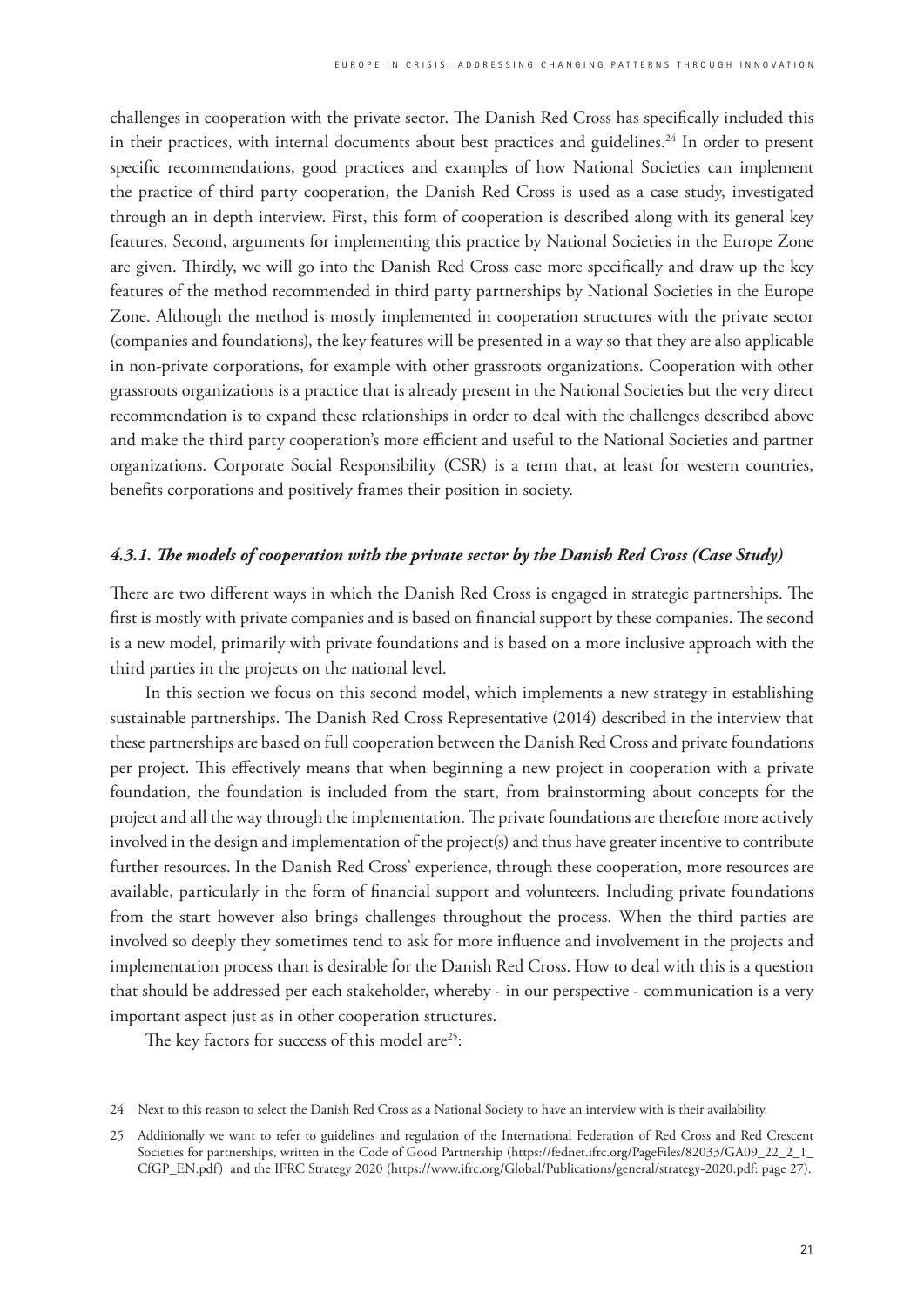- <span id="page-24-0"></span>**• Planning and preparation:** In order to establish a successful, comprehensive strategic partnership planning and preparations are crucial. The goals and purposes of the cooperation have to be set out clear and communications of expectations are a key feature for a successful implementation of the model for all parties involved. This requires research and brainstorming.
- **• Investment:** National Societies should be aware of the fact that, due to the required planning and preparations, this method needs a lot of investment. However, as the Danish Red Cross stated, when carried out carefully and precisely this investment will pay back in time with the established strategic partnerships. Especially in the initial period, establishing these partnerships will require a lot of research and trial-and-error to be learned from for future partnerships.
- **Manpower:** All the key features set out above require a great deal of manpower, which is an investment in itself. However, this investment will pay out in the end as basic models are created and implemented within the different project structures and with the different parties.

#### *4.3.2. Implementing the model in partnerships with non-private parties*

In not only in the case of cooperation with private foundations, this model could also lead to successful projects in cooperation with the public sector and other grassroots organizations. Although the National Societies have a strong character as grassroots organizations, cooperation with other locally based organizations will add to the level of expertise, knowledge and resources for projects. Just as in the case of private foundations, active involvement with other grassroots organizations will lead to more efficient working methods in projects and programs of the National Societies.

#### **4.4. Early warning concept**

The 'early warning concept' as an activity within the IFRC is not a new concept<sup>26</sup>. However, it has only been implemented in sudden crisis and disaster situations thus far. In the economic crisis, and in light of policy recommendations with a more long-term focus with the main goal of sustainability, the 'early warning' policy practices must be adjusted to the additional groups in need. The 'early warning concept' is a recommendation which applies to all target groups within this study. The challenges for the National Societies lie in identifying the most vulnerable groups and reaching them, in particular, those who are suffering from, or are at risk of social exclusion. Firstly, the early warning concept as an existing and new policy practice in the IFRC is discussed within this section. Secondly, how the early warning concept applies to the NEETs and the new generation is discussed. Thirdly, this section goes into how households and the working poor can be helped through the use of the 'early warning concept.'

At the core of the 'early warning concept' lies the idea of 'prevention'. Both in existing practices of the IFRC and in the recommended policy practice of the 'early warning concept', prevention is one of the major concepts. In the existing practices, National Societies identify those in the most vulnerable positions beforehand in case an emergency occurs in order to be able to contact, help and assist these groups as soon as possible. This is done in order to provide aid post-disaster and to prevent them from becoming lost in society and/or unable to be found by the Red Cross Red Crescent. In the context

<sup>26</sup> See for example: International Federation of Red Cross Red Crescent Societies (2008) Early Warning >> Early Action. https:// www.ifrc.org/Global/Publications/disasters/ew-ea-2008.pdf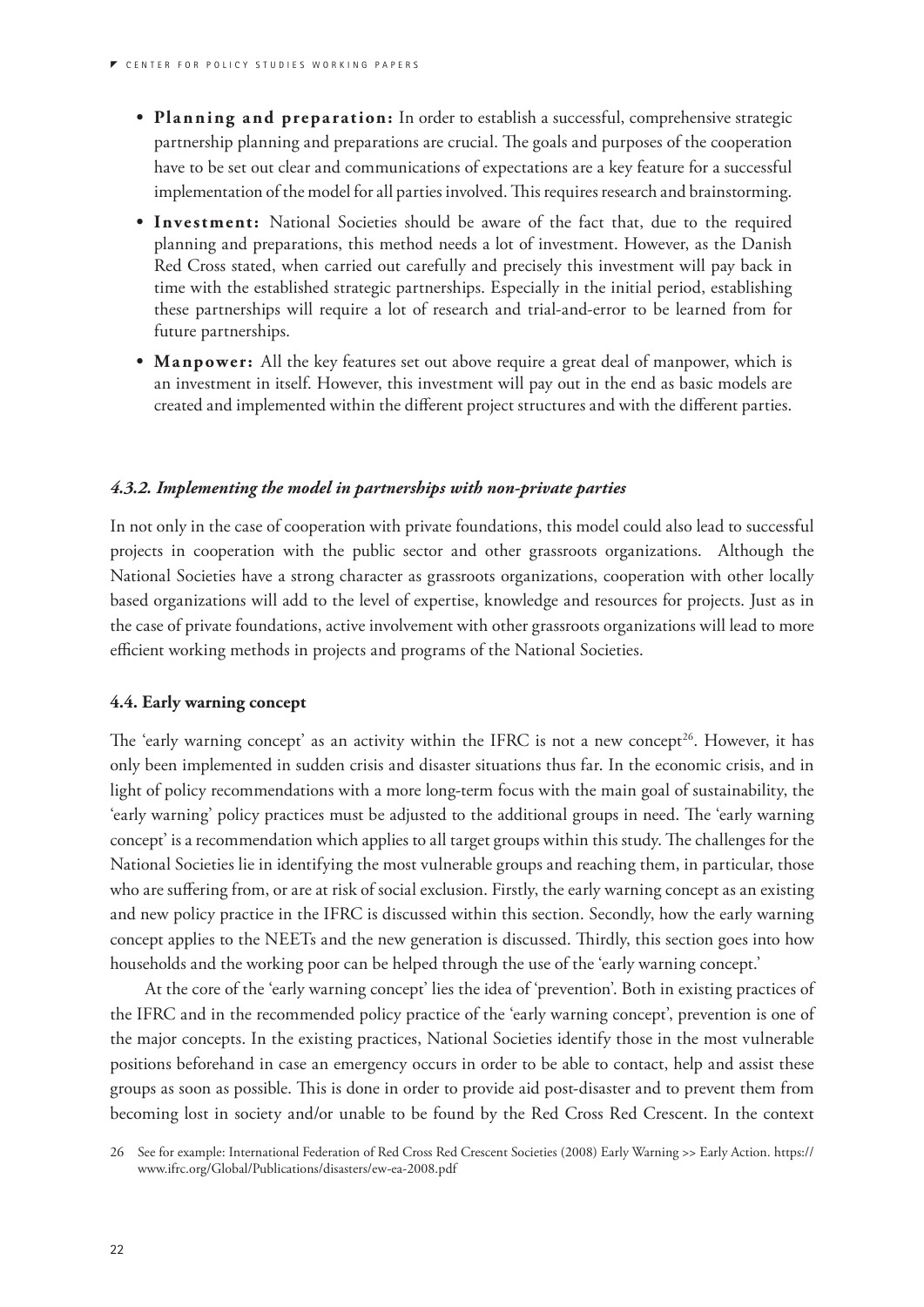of the consequences of the prolonged economic crisis for the National Societies in the Europe Zone, an 'early warning concept' policy practice will serve as a preventative measure for those nearing the poverty line. It is known that as soon as people fall below the poverty line, it is much more difficult to recover and rise back above the poverty line. By implementing an early warning policy throughout the Europe Zone, the National Societies will provide a sustainable prevention method that will pay off in the coming years, as less people will need such extensive and intensive aid if implemented successfully. This successful implementation method is discussed for two of the target groups in the following paragraphs, supported by examples from the Spanish Red Cross.

Especially for NEETs and new graduates the 'early warning concept' is a crucial policy practice for the National Societies. Firstly, a situation that youngsters in both target groups are likely to encounter is the risk of falling behind because of multiple factors in their academic and professional careers. Financially, this starts during their academic years, when taking out loans and increasing debt seems to be more of a rule than an exception (Usher, 2005). As a consequence of the economic crisis in 2008, the new graduates or NEETs with these debts, find or will soon find themselves in a static labour market. No jobs can be found and consequentially the process of paying off debts becomes difficult and problematic. This problem already occurred in the early years of the crisis in Spain, where thousands of young graduates in their twenties were forced to live with their parents again because they were unable to find a job and therefore unable to finance independent living. Moreover, this has a direct effect on their professional career paths. As the graduates cannot find a job, many have put their hopes in internships, thereby expanding their practical experience. However, this has led to a highly competitive market for internships in the European Union, resulting much more demand for internships than supply. Consequentially, the NEETs do not have the chance of investing in their futures through interning or employment, thus falling behind. For the future, this is risky. These NEETs, and the new graduates, will be placed behind of the newer, 'fresh', graduates, which will likely be preferred by employers over those in their late twenties with limited professional experience. This section has discussed NEETs and new graduates, a title that connotes higher educated groups in an urban environment but we can in fact see that these developments occur in all layers of society and within all sectors of the labour market.

This idea of prevention from falling below the poverty line can also be applied to the 'working poor' and 'new poor' - both families and individuals. However, here the projections are much less clear and it is difficult to identify those households most in need. In the case of 'working poor', the 'early warning concept' can be applied to all people in employment, whether at a high risk of job loss or not. The Spanish Red Cross's reforms<sup>27</sup> have been in effect since 2000 and have been particularly useful in the current situation. During an interview with the Spanish RC, they discussed the usefulness of their program in the current economic crisis and how effective it has been in assisting the unemployed, as well as in protecting and preparing those who are still employed. It is clear that in order to prevent unemployment and increased vulnerability it is necessary to prepare people based on early warning signs. The 'working poor' are a group of people who are at risk based on their socio-economic status and job position, therefore keeping them in their current job placements is also helpful in maintaining and stabilizing this group. Job maintenance along with preparing people for what could happen is a focus the Spanish Red Cross took, which turned out to be rather successful.

<sup>27</sup> Spanish Red Cross (Cruz Roja Espanola) (2013) Balance 2008-2012: Labour Market Insertion Initiatives Undertaken by the Spanish Red Cross in a context of economic crisis. Accessable through: [https://fednet.ifrc.org/PageFiles/114792/14-17%20](https://fednet.ifrc.org/PageFiles/114792/14-17%20MUY%20CERCA.PDF) [MUY%20CERCA.PDF](https://fednet.ifrc.org/PageFiles/114792/14-17%20MUY%20CERCA.PDF) . Last accessed on April 9, 2014.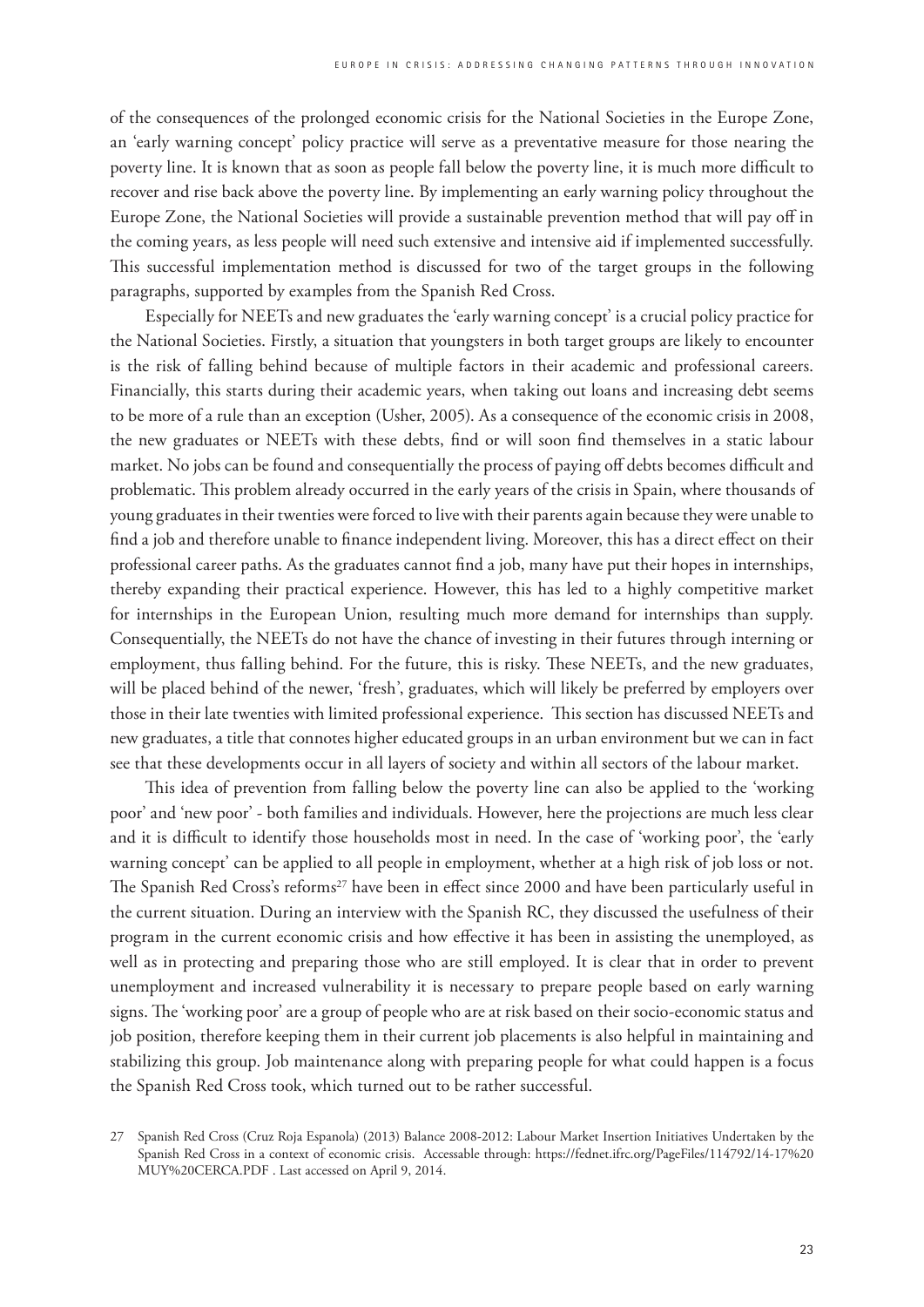<span id="page-26-0"></span>This 'early warning concept' is also tied together with previously discussed issues such as psychological support, social inclusion and partnerships with the private sector. The Spanish Red Cross program, while not a recruiting agency, acted as an intermediary between job offers from the private sector and the unemployed community. What is particularly helpful is the preparation the Red Cross Red Crescent provides through interview support, CV support, job training, etc. In addition, the trustworthy and international name of the Red Cross provides candidates with better chances of being hired rather than being selected through a pool of thousands of online applicants.

What is central for all target groups addressed (NEETs, new graduates, new poor, working poor (both individuals and households), is the active distribution of information about coaching and the future perspectives of the situation, key features of the 'early warning concept' in a non-disaster context. Assisting communities post-crisis is always more costly and less effective than preventative measures, the 'early warning concept' therefore ensures that the National Societies can assist as many people as possible thus mitigating the risk of community members falling below the poverty line.

#### **4.5. Cash Transfer Programs**

In the IFRC practice, the aim of cash transfer programs is: *"to increase the purchasing power of crisisaffected people to better meet minimum basic needs and to assist households recover and thrive".28* Within this scope, cash transfer programming could be a new and innovative way of providing for the target groups identified above. Cash transfer programs (CTPs) include various types 'transfers' based on assessment of needs within a crisis area. These transfers include conditional, unconditional, vouchers, food for work, and cash for work programs.

A cash transfer program is a preventative measure, which ensures families from falling further into debt while supporting them until their economic situation improves. This type of programming can also support a family stuck in unemployment during an economic crisis. Just as cash transfers are utilized in disaster situations, assisting with food, housing, security, and general delivery of basic needs, cash provision within the economic crisis can act in a similar fashion. Particularly in the case of the 'working poor' and the 'new poor' cash transfers can be of great aid. In the case of NEETs and the new generation this is not as applicable as the younger generation generally has less economic responsibilities and often times NEETs and unemployed youth live within these 'working poor' families.

While identifying differences in the target groups, it is also necessary to differentiate between the various types of cash transfers; these being conditional, unconditional and social transfer/ voucher oriented provisions. Conditional cash transfers are given under 'conditions' that the recipient do certain tasks in order to receive the funds. This could include attending school, regularly seeing a doctor, actively job searching, etc. Alternatively, unconditional transfers are given primarily based on need and do not come with any strings attached. Guidelines on when to use, who to provide for, and how can be found in the IFRC Guidelines for Cash Transfer Programming<sup>29</sup>.

Cash Transfer programming has long been used within the Red Cross Red Crescent focusing on disaster situations. In these situations people may need food or money fast, and social aid or cash transfer are the quickest means of accomplishing this task. Cash transfers (whether conditional or

<sup>28</sup> International Federation of Red Cross and Red Crescent National Societies. Cash Transfers. Presentation, published on the IFRC fednet. [fednet.ifrc.org/FedNet/Our%20IFRC/Africa/CTP%20Presentation\\_IFRC%20UDRR%20Workshop.pptx](http://fednet.ifrc.org/FedNet/Our%20IFRC/Africa/CTP%20Presentation_IFRC%20UDRR%20Workshop.pptx) 

<sup>29</sup> IFRC Guidelines for Cash Transfer Programming 2007 [http://www.ifrc.org/Global/Publications/disasters/finance/cash](http://www.ifrc.org/Global/Publications/disasters/finance/cash-guidelines-en.pdf)[guidelines-en.pdf](http://www.ifrc.org/Global/Publications/disasters/finance/cash-guidelines-en.pdf)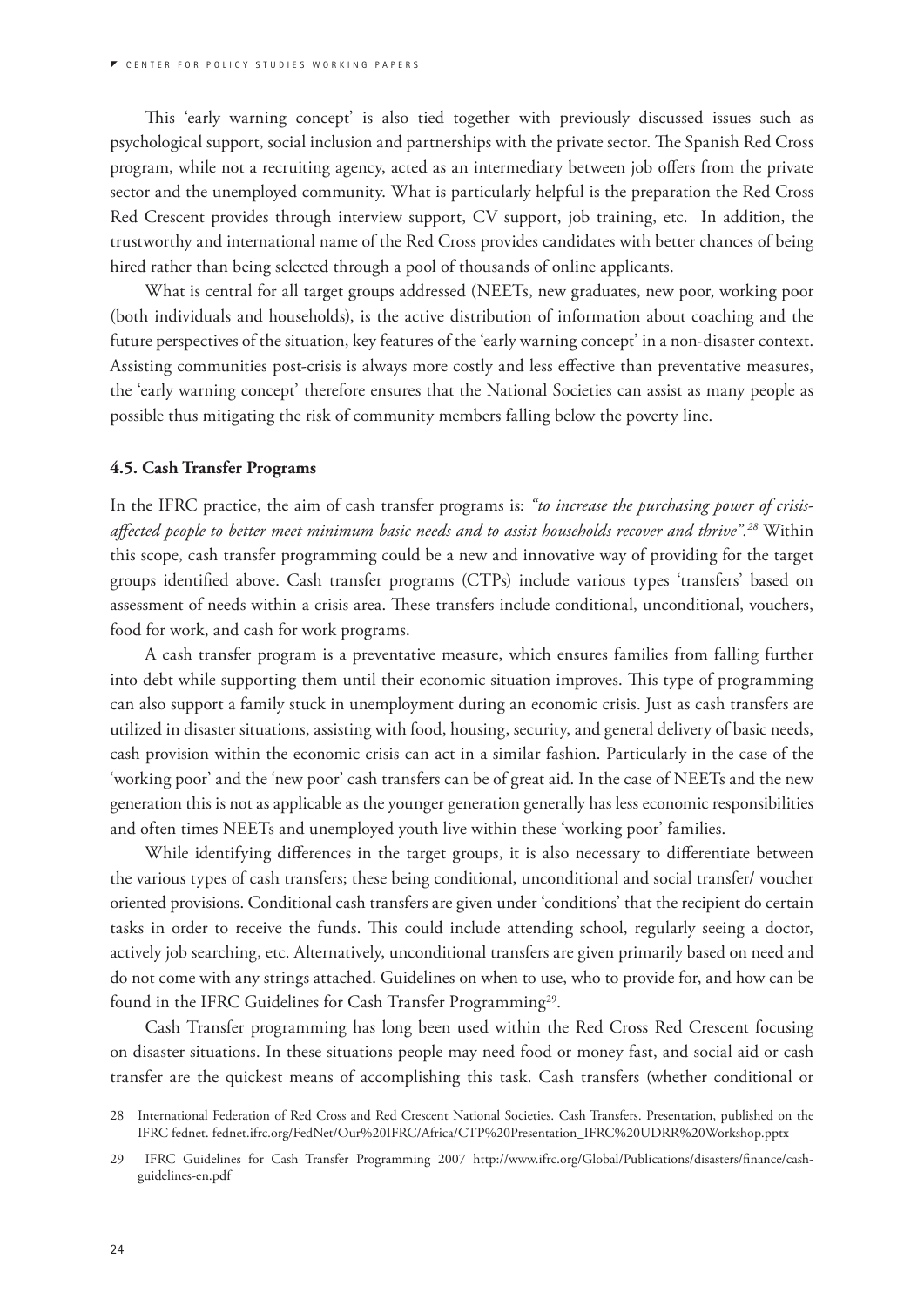unconditional) are a means of helping households back on their feet and contributing to society as before. What has been reported particularly in the EU is an increase of people seeking ways of simply paying their mortgage, rent, electricity bill, or for groceries.

Cash programs are of course not a one stop fix all solution, they must be used in conjunction to other social aid programs (which have also been outlined in this report). Traditionally cash programs have been used in short term situations of crisis, but within the Europe Zone, it can be utilized in various capacities dependent on the region at large. For example, Spain and Hungary have reported high rates of unemployment, as well as difficulty in making housing payments, therefore cash transfer programs to assist with temporary bill payments could be helpful. While in Central Asia, unemployment is less of an issue, needs such as business development and healthcare are more of a concern. CTPs give flexibility in allowing people to spend the money as they see fit.

Successes and benefits of CTPs include: better poverty targeting, decreased administrative costs, less overlap of services with other organizations, and less of an excessive focus on reducing current poverty with little attention to long term structural poverty. Cash is meant to help now in order to re-introduce people to the workforce, out of poverty and into the middle class. With these services come great responsibility in accurately identifying needs, assessment criteria, and monitoring devices. In order to assess the situation within each National Society's country, referring to the 'Cash Transfer Program' guidelines is a necessity. This guide addresses issues and concerns such as feasibility, situations in which to implement, and how the programs should be run.

As discussed previously, a majority of National Societies have reported increased demand of services. With this increased demand comes less funding and fewer options for new programming to be implemented. As cash programs can be a more efficient and an easier means of providing for vulnerable communities, this form of programming could be of use during an economic crisis. In 2002 the German Red Cross was engaged in cash transfer programming, therefore further questions were addressed to them in this regard. In responding to a questionnaire about implementing CTPs during the economic crisis the German Red Cross included a few possibilities, namely social transfers.

As discussed previously cash transfers can be expensive and difficult when there is no clear picture as to when the economic crisis will subside. In this context, responding to the increased need through social transfers such as vouchers is most feasible. The German Red Cross corroborated with this idea stating that

*"repeated unconditional instalments with significant value would be one approach but given the required amount of support, difficult to implement for a National Society…. For increased acceptance a voucher system might be appropriate"30.* 

They discussed that unconditional cash transfers, while providing a *'maximum level of dignity',* are best in the *immediate* aftermath of a crisis. In this sense, years after the onset of the economic crisis, large unconditional transfers may not be the most appropriate option. In providing larger sums of cash, microfinance loans could be a viable option in assisting with funding for housing and large scale bills.

CTPs, while successful in certain contexts and within certain groups, of course need to be managed effectively. Following the guidelines as laid out in the IFRC Guidelines for Cash Transfer Programming will assist National Societies in providing the programming, while the recommendations below address how CTP can assist families and the selected target groups.

<sup>30</sup> German Red Cross Questionnaire response 2014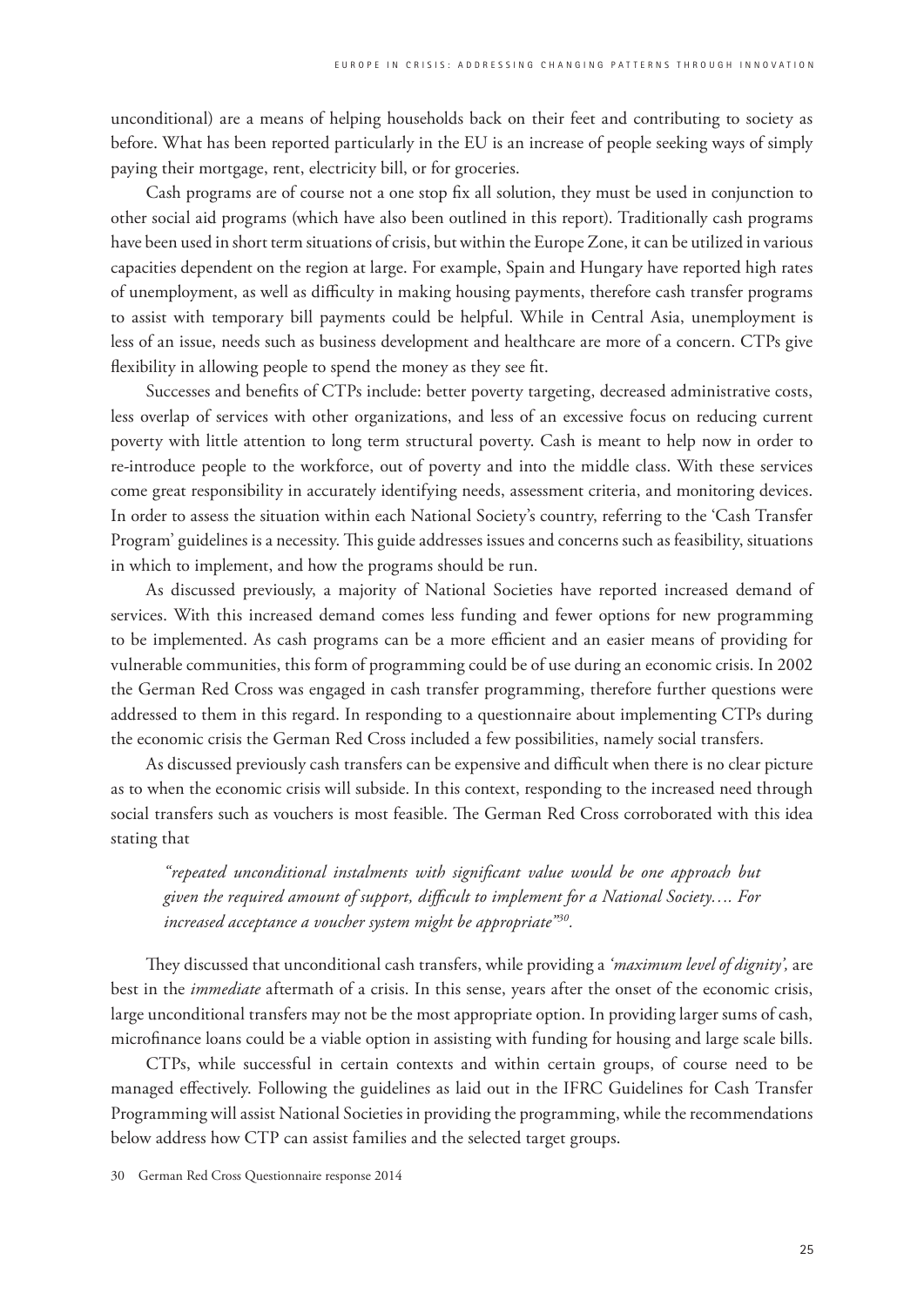<span id="page-28-0"></span>Goals of this program:

- Assist individuals and families in meeting basic needs: rent or mortgage payments, groceries, doctor visits, utility bills, etc.
- • Temporarily alleviate the stress of payments (listed above) so that families can focus on other demanding issues. The 'working poor' are simply not making enough to provide for their families therefore cash transfers can help ensure basic needs are met.
- The unemployed will benefit from cash transfers by alleviating financial stress and allowing more time and energy to be spent on job searches. Cash transfers also ensure that recipients do not lose their homes, after which finding a job would be even more difficult.
- Re-invigorate the economy through microfinance loans, in cooperation with local banks.

The goals listed have been discussed and explained, but further elaboration is necessary on the final point about microfinance loans. CTP is an extremely expensive task, but as discussed by the German Red Cross, may not always be the optimal option. The Europe Zone National Societies have experienced a great deal of increased demand, and with this comes further difficulties in provision. Providing for the 'new poor' also brings the possibility of providing loans rather than small cash provisions. Microfinance loans, when managed safely and effectively can also be an efficient means of aid. Just as in the case of cash transfers, microfinance loans have been used by the Red Cross Red Crescent in various situations based on needs post-conflict or post-natural disaster. Assuming that the economic situation will improve, the people with microfinance loans will be able to repay in time.

Furthermore, the Red Cross Red Crescent has a long standing relationship with the government and local institutions. Through collaboration with local and/or state run banks, the Red Cross Red Crescent could better facilitate communication between the banks and community members whom they serve. In engaging the National Societies somewhat as mediators, the relationship amongst the two would be improved, along with community members' ability to more effectively interact with one another.

It can be reasoned that implementing CTPs within the context of the economic crisis, is not a long term solution. But, as markets rise and fall, it is a program that can operate on an ad hoc basis, dependent on the need. Regional differences will also greatly vary. As discussed in the cash transfer guidelines, various forms of CTPs are utilized within different contexts. Identifying the capacity of the environment is a primary concern, but in appropriately assessing the needs of the immediate community the National Societies can engage in both conditional cash transfers, social transfers and aid with micro-financing in order to mitigate the concerns of the public.

#### **4.6. Technology and Communication**

Technology and communication have always been priorities to the IFRC; and not only in the crisis context, communication is always essential within small organizations as well as large financial corporations. Within the economic crisis, technology and communication are of course just as necessary. As discussed previously, National Societies have seen an influx in demand and while it is great that those in need are finding the resources they need, there is surely still a large population of those who do not know where to go. Beneficiaries who have been long time recipients of course know the route to social aid, but in the case of the 'new generation' and new 'working poor' the path to aid is much less clear. Communicating to the public the best and most appropriate means of aid will not only help the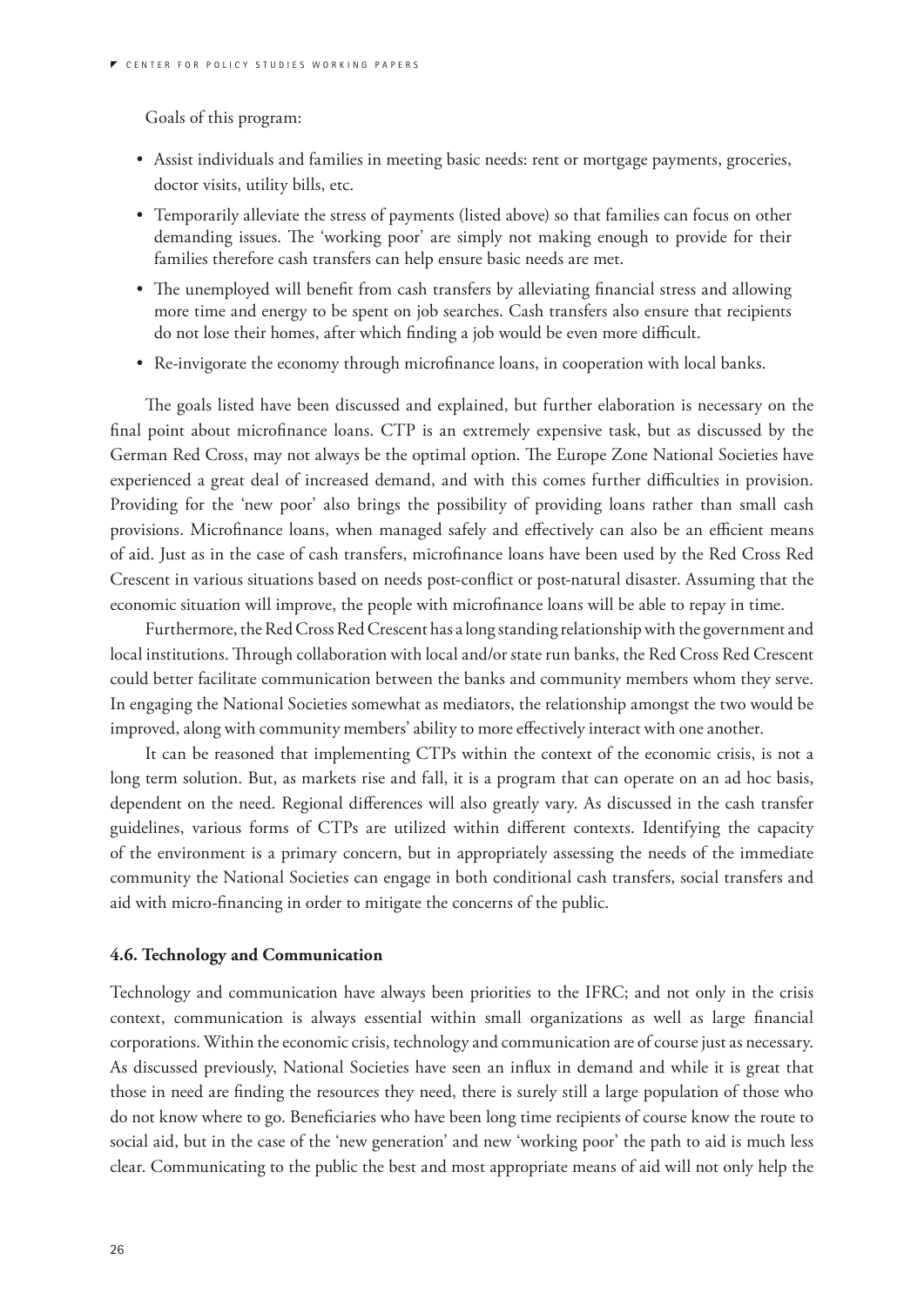beneficiaries, but the Red Cross Red Crescent as well. Establishing a dialogue between beneficiaries and benefactors is becoming increasingly important, especially as the 'new' beneficiaries need extensive support and close counselling in the long term perspective<sup>31</sup>. This recommendation fits into and can be applied to all target groups and should be incorporated within each previous recommendation as well. While the technology aspect may be difficult to grasp for the elder groups (i.e. elderly 'working poor'), in administering and utilizing within the 'new generation' web-based communication will understandably be much more effective.

Use of technology and communication within the context of this report encompasses all aspects by providing an efficient and cohesive means of networks through both external relations, with recipients and internal relations, within the National Societies. Communication does not necessarily only entail technological and web-based communication such as email, twitter, and Facebook. While communication often includes technological tools, it is also simply a means of informing others about news and updates. The two concepts are intertwined but it is necessary to differentiate when addressing issues such as information dissemination. The Red Cross Red Crescent has mechanisms and guidelines for communicating and mobilizing during a natural disaster, as the vulnerable and needy groups are more easily identifiable. Within the context of the economic crisis though the target groups selected within this report are much less visibly identifiable. The issue, which needs to be addressed, is how the Red Cross Red Crescent reaches each of these groups in order to fully assist those in need.

Communication and Technology is of course not being utilized in the same context of natural disasters where food and supplies need to be sent within hours of occurring, this being said, effective modes must still be utilized.

- **Psychosocial Support:** In assisting those seeking help, first and foremost finding them and letting them know where to get help in this area is necessary. Maintaining effective phone lines, as well as allowing for online platforms where people in similar situations (target groups) can communicate with one another and gain support could be a helpful tool. This reduces the need for travel, while allowing those who wish to be anonymous, remain so. Furthermore, updating this online platform with resources where the Red Cross Red Crescent can further assist could be helpful. The youth could also assist in spreading the word about the programs. The NEETs are in particular need of job assistance therefore utilizing their manpower to spread the word, not only places them in employment but further expands the awareness of the programing to the community at large.
- **• Private Partnerships:** In this recommendation, effective communication is absolutely essential. As discussed by the Danish Red Cross, encouraging participation and always allowing for input from all parties was the best means of garnering funds and encouraging volunteers. Technological advances could also be brought in from the private foundations. If a National Society is working with a financial firm, what resources do they have that could be of aid? Utilizing skills, communicating these needs and sharing technology can be just as important as the funding schemes the partnerships are focused on.
- **• Early Warning Concept:** Communication is also key within this context. Getting to those people before they fall below the poverty line is necessary and in order to do so, finding them and giving them accessibility to Red Cross Red Crescent resources must be done in
- 31 IFRC Beneficiary Communication, briefing note [http://www.ifrc.org/Global/Publications/communications/302600-briefing](http://www.ifrc.org/Global/Publications/communications/302600-briefing-note.pdf)[note.pdf](http://www.ifrc.org/Global/Publications/communications/302600-briefing-note.pdf)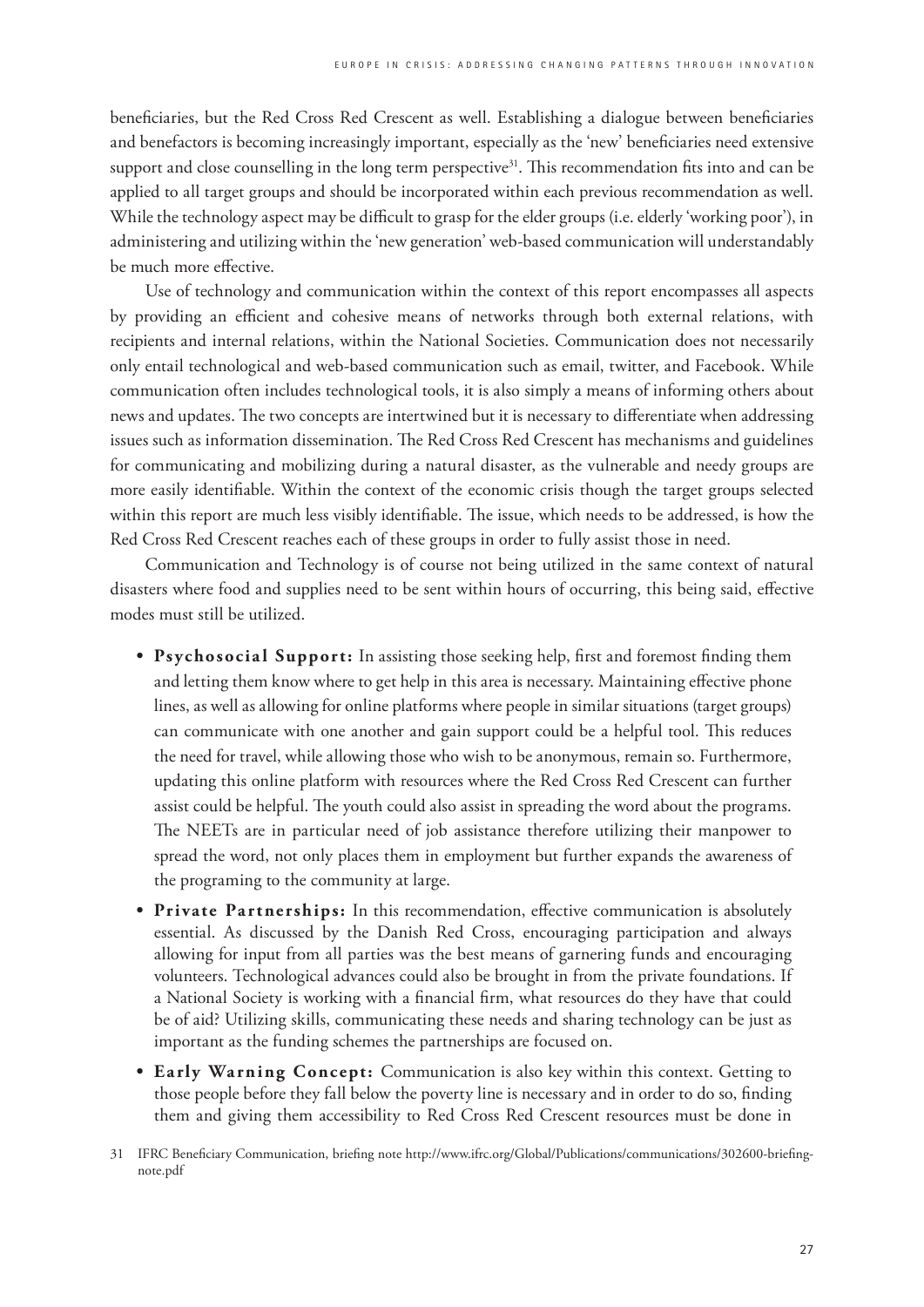<span id="page-30-0"></span>time. In terms of utilizing technology, economic forecasting is obviously not a viable nor reliable option. But using data that is produced by either the Red Cross Red Crescent or other reliable sources such as OECD, World Bank, etc. can assist in finding these groups early. Data simulation can also be used in determining how and when these groups need to be assisted (and it what ways) before they fall below the poverty line.

**• Cash Transfer Programming:** Technology has been used in CTP in various contexts within the Red Cross Red Crescent. In developing countries going through both natural disasters as well as conflicts, SMS messaging has been of great aid. While this could also be helpful in the context of the economic crisis, there is less of a need in this situation for on the spot, quick responses. Within the Europe Zone, where internet is much more utilized and accessible (particularly with the younger generation), using online platforms to spread messages is a quick and easy means of reaching this target group. Advertising in the form of 'job training' and 'employment' can bring the youth in, who can then participate in the above recommendation schemes.

In speaking the Spanish Red Cross they also emphasized the use of communication as a major concern (Interview Spanish Red Cross representative, 2014). Both externally, by getting the word out about the Red Cross's work, as well as internally, within the National Societies<sup>32</sup>. Links between the different offices within Spain were created in order to inform one another of the happenings within the different offices and the larger community. While this also occurs on the international level, further development is necessary.

## **5. CONCLUSIONS**

The economic crisis in Europe is a major challenge for individuals, communities, governments and the Red Cross Red Crescent. National Societies in the Europe Zone have encountered great changes in the structures and relations within societies. This report aimed to answer the question what innovative policy reforms the Europe Zone Red Cross Red Crescent Societies can implement in order to successfully and sustainably deal with the socio-economic consequences of the economic crisis. Five recommendations for policy reforms were presented for the National Societies with supporting policy instruments in order to deliver humanitarian aid to the different target groups (NEETs, working poor and the new generation). The policy practice which best fits the specific features of the different National Societies can and should be determined by the judgment and expertise of each National Society. The range in policy alternatives presented leaves room for modifications within each recommendation, enabling the National Societies to respond effectively to the changes in the different target groups within their own context.

The policy recommendations presented are:

- 1. Psychosocial support
- 2. Intergenerational & in-community support and cooperation

<sup>32</sup> IFRC 2009. Social Media Guidelines for IFRC Staff [http://sm4good.com/wp-content/uploads/2009/11/Red-Cross-Red-](http://sm4good.com/wp-content/uploads/2009/11/Red-Cross-Red-Crescent-SocialMedia-Guidelines.pdf)[Crescent-SocialMedia-Guidelines.pdf](http://sm4good.com/wp-content/uploads/2009/11/Red-Cross-Red-Crescent-SocialMedia-Guidelines.pdf)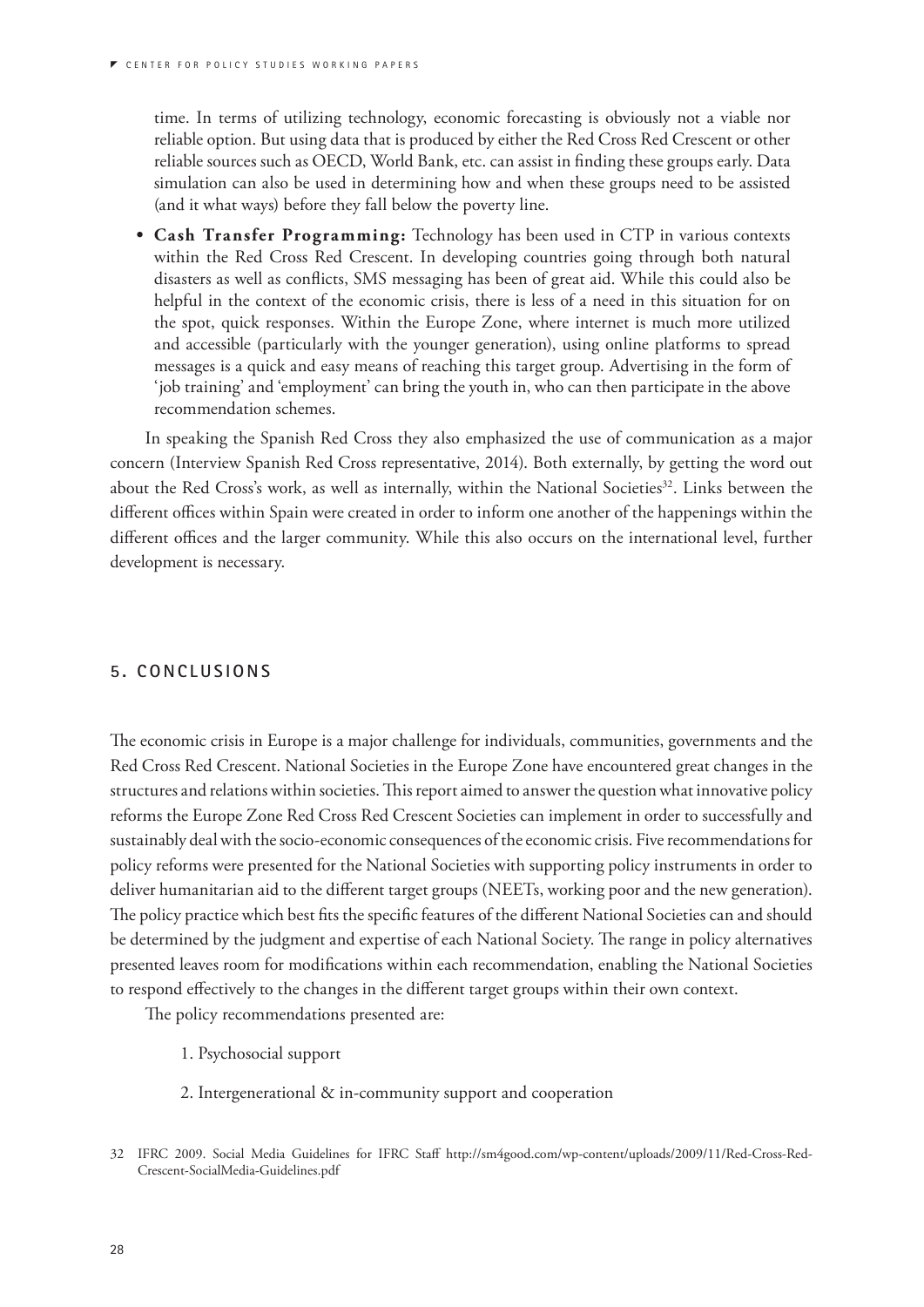- <span id="page-31-0"></span>3. Cooperation with third parties, partnership with: other grassroots organizations and private parties
- 4. Early warning concept
- 5. Conditional cash giving
- 6. Technology and communication

By presenting these policy alternatives, we have provided the Europe Zone Red Cross Red Crescent Societies with policy recommendations to cope with the changing patterns of aid, and to be better able to prevent, mitigate and respond in a sustainable way to the humanitarian consequences of the economic crisis by strengthening individuals and community resilience.

# **6. REFERENCES & LITERATURE LIST**

- Bertelsen, Jesper. Senior consultant/Acting head of National Support in the Danish Red Cross. (April 4, 2014) Interview on strategic partnerships in the Danish Red Cross. Leading questions of the interview are included in attachments.
- Brueli Carreras, Antoni. Coordinator General Spanish Red Cross. (March 31, 2014) Interview on policy reforms by the Spanish Red Cross. Leading questions of the interview are included in attachments.
- European Commission (2014) Employment and Social situation Quarterly Review indicates little improvement despite first signs of recovery. [http://ec.europa.eu/social/main.jsp?langId=en&catI](http://ec.europa.eu/social/main.jsp?langId=en&catId=89&newsId=2054&furtherNews=yes) [d=89&newsId=2054&furtherNews=yes](http://ec.europa.eu/social/main.jsp?langId=en&catId=89&newsId=2054&furtherNews=yes). Last accessed on April 2, 2014.
- Hobfoll et al. (2007) Five Essential Elements of Immediate and Mid-Term Mass Trauma Intervention: Empirical Evidence. Psychiatry 70(4). Reprinted by FOCUS in Spring 2009. VII(2).
- IFRC (2009a) The economic crisis and its humanitarian impact on Europe. Testimonies from the Red Cross Red Crescent.
- IFRC (2007) Guidelines for Cash Transfer Programming. http://www.ifrc.org/Global/Publications/ disasters/finance/cash-guidelines-en.pdf.
- IFRC (2009b) Social Media Guidelines for IFRC Staff.
- IFRC (2010a) Strategy 2020. Saving Lives Changing Minds.
- IFRC (2010b) Psychosocial Interventions: A Handbook.[http://www.pscentre.org/wp-content/uploads/](http://www.pscentre.org/wp-content/uploads/PSI-Handbook_EN_July10.pdf) [PSI-Handbook\\_EN\\_July10.pdf](http://www.pscentre.org/wp-content/uploads/PSI-Handbook_EN_July10.pdf). Last accessed on April 9, 2014.
- IFRC (2011) The Red Cross Red Crescent approach to sustainable development: Position paper.
- IFRC (2012) Beneficiary Communication (briefing note).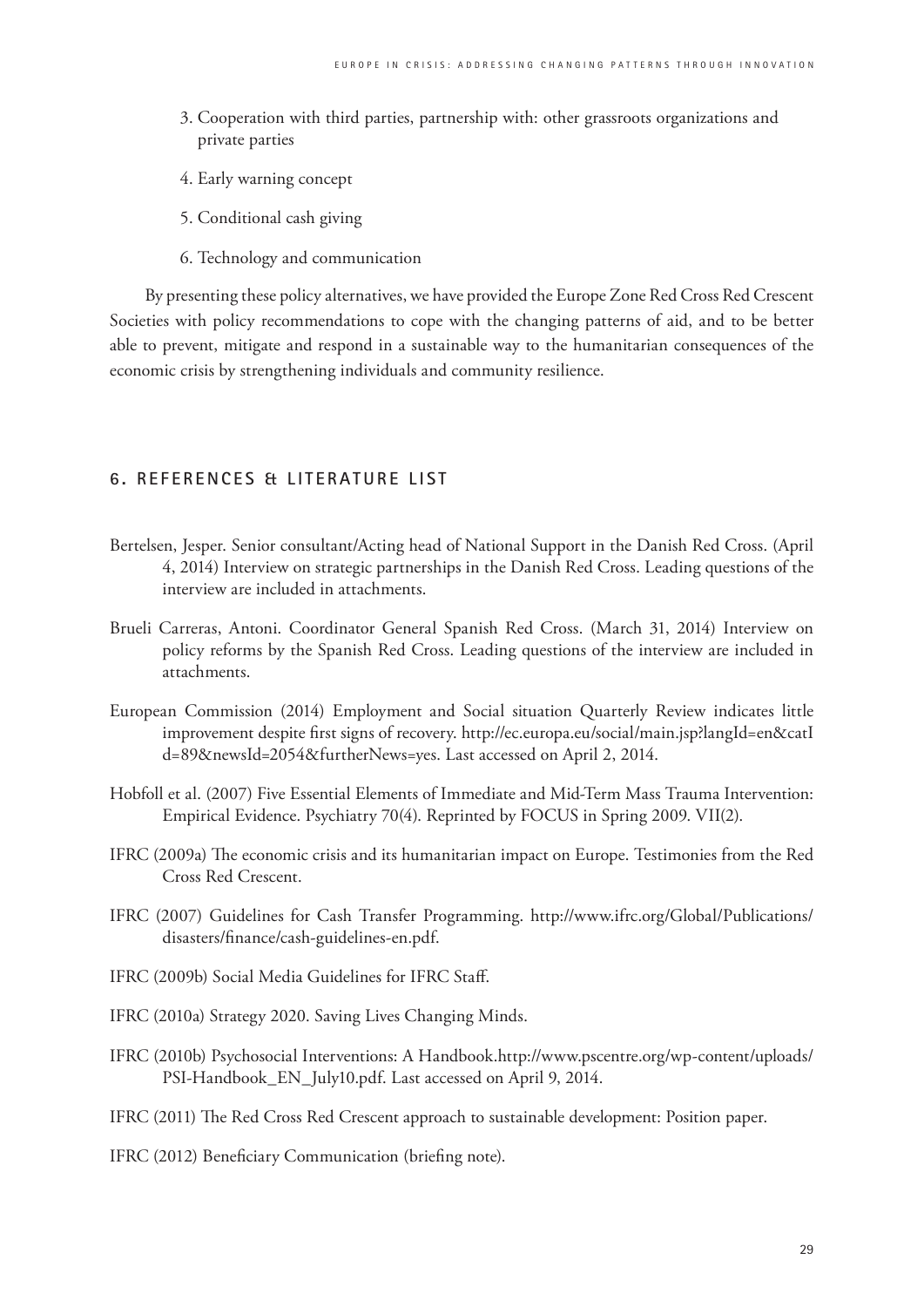- IFRC Code of Conduct (1995). Annex VI to the resolutions of the 26th International Conference of the Red Cross and Red Crescent, Geneva.
- IFRC (2013) Think Differently: Humanitarian impacts of the economic crisis in Europe.
- The IFRC Reference Centre for Psychosocial Support (PS Centre) (2013) Coping with crisis. International Federation of Red Cross and Red Crescent Societies[.http://pscentre.org/wp-content/uploads/](http://pscentre.org/wp-content/uploads/Coping_2013_2_EN.pdf) [Coping\\_2013\\_2\\_EN.pdf.](http://pscentre.org/wp-content/uploads/Coping_2013_2_EN.pdf)
- The Reference Centre for Psychosocial Support, interview (2014) Insights on possible responses with psychosocial support within RC/RC national societies in the Europe Zone. Responses to question of the CEU team on the future of psychosocial support.
- OECD (2013) Employment Outlook Report. [http://www.oecd.org/employment/emp/](http://www.oecd.org/employment/emp/oecdemploymentoutlook.htm) [oecdemploymentoutlook.htm](http://www.oecd.org/employment/emp/oecdemploymentoutlook.htm). Last accessed on April 9, 2014.
- Paskov, M. &Dewilde, C. (2012) Income Inequality and Solidarity in Europe. Amsterdam: AIAS. GINI Discussion Paper 33.
- Ramalingam, B.; Scriven, K. & Foley, C. (2009) Innovations in international humanitirian action. In: ALNAP 8th review of humanitarian action: performance, impact and innovation. The Active Learning Network for Accountability and Performance in Humanitarian Action (ALNAP).
- Rawlings, L.B. & Rubio, G.M. (2005) Evaluating the Impact of Conditional Cash Transfer Programs. Oxford: Oxford University Press.
- Report on Child poverty and how to combat it with policy: http://www.eapn.eu/images/stories/docs/ eapn-books/2013\_Child\_poverty\_EN\_web.pdf. Last accessed on April 3, 2014.
- Spanish Red Cross (Cruz Roja Espanola) (2013) Balance 2008-2012: Labour Market Insertion Initiatives Undertaken by the Spanish Red Cross in a context of economic crisis. Accessable through:<https://fednet.ifrc.org/PageFiles/114792/14-17%20MUY%20CERCA.PDF>.Last accessed on April 9, 2014.
- Stern, E. &Sundelius, B. (2002) Crisis Management Europe: An Integrated Regional Research and Training Program. International Studies Perspectives 3(1):71–88.
- The United Nations Office for Disaster Risk Reduction (2009). Terminology[.http://www.unisdr.org/](http://www.unisdr.org/files/7817_UNISDRTerminologyEnglish.pdf) [files/7817\\_UNISDRTerminologyEnglish.pdf.](http://www.unisdr.org/files/7817_UNISDRTerminologyEnglish.pdf) Last accessed on April 8, 2014.
- United Nations Department of Public Information, News and Media Division. Press Release POP/952. New York, NY. March 13, 2007 <http://www.un.org/News/Press/docs/2007/pop952.doc.htm>
- Usher, A. (2005). Global Debt Patterns: An International Comparison of Student Loan Burdens and Repayment Conditions. Toronto, ON: Educational Policy Institute.
- World Family Map. http://worldfamilymap.org/2013/articles/world-family-indicators/familysocioeconomics. Last accessed on March 27, 2014.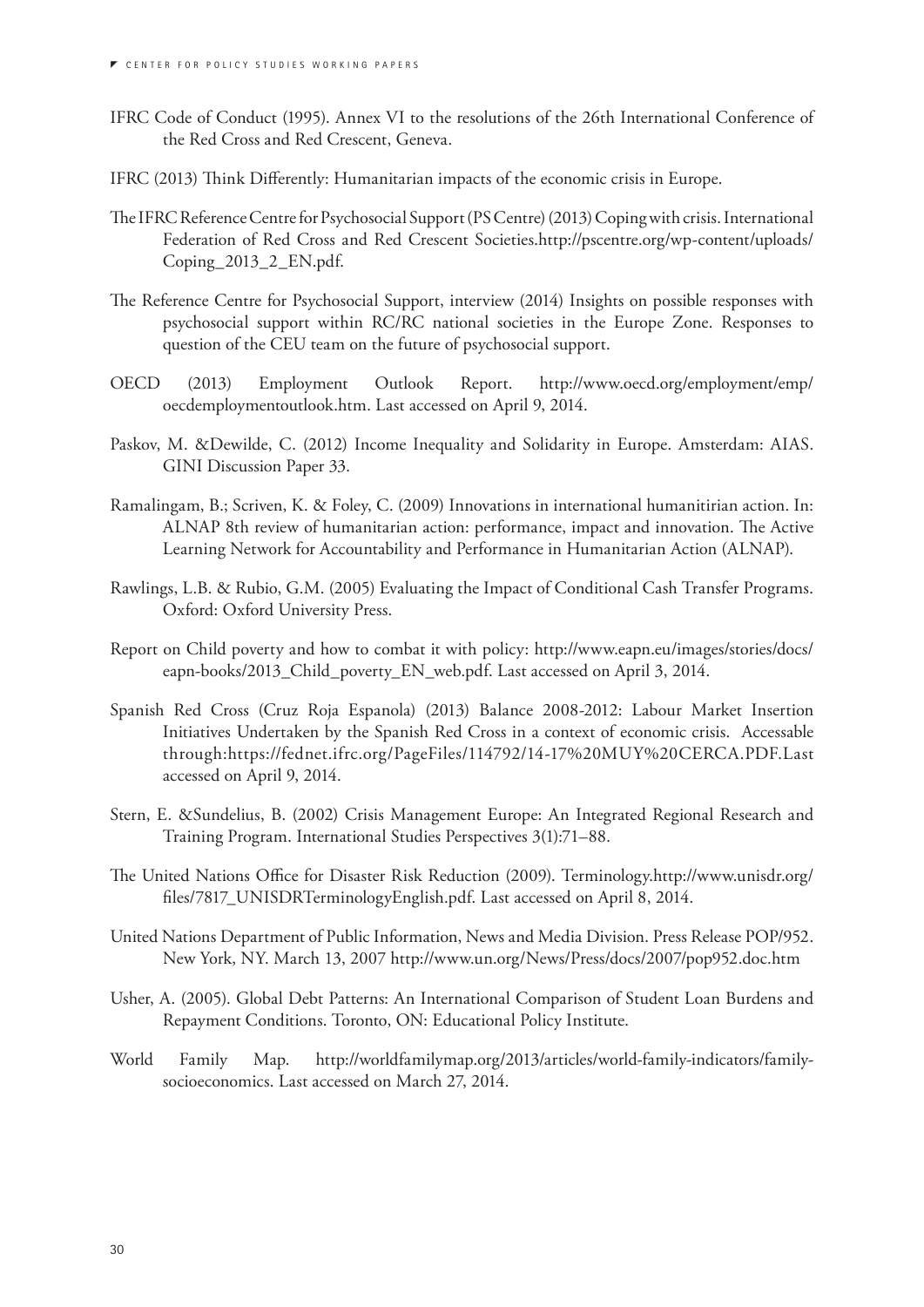## <span id="page-33-0"></span>**7. ANNEXES**

#### **7.1. Leading Interview Questions**

# **Semi-structured interview related to Workshop number 3 under Theme 2 at 9th European RCRC Regional Conference:** *"The Future of Humanitarian Aid: addressing changing patterns through innovation"*

Experiences of Europe Zone National Societies in adapting to the changed socio-economic and underlying vulnerabilities patterns as per the impacts of the economic crisis

1. Introduction

This semi-structured interview is intended to provide an appropriate depth of information about selected National Societies experience in adapting to the changed socio-economic and underlying vulnerabilities patterns as per the impacts of the economic crisis.

The interview should only take about 60 - 90 minutes. It will be will be delivered via WebEx.

This interview is part of the background research that the IFRC Europe Zone Office commissioned to the Central European University. The information gathered through this interview will be used by the Master level students and their professor of the Central European University for the final report.

The aforementioned background research will provide relevant background information for the Workshop number 3 under Theme 2 at the upcoming 9th European RCRC Regional Conference in Italy (3-6 June 2014): "The Future of Humanitarian Aid: addressing changing patterns through innovation".

# 2. Overview of the key questions

- What was/were the specific reason(s) that led your National Society to change its operational methods/strategy with a view to adapt to the changed socio-economic and underlying vulnerabilities patterns?
- Would you say that there were more alternative solutions to adapt to the changed socioeconomic and underlying vulnerability patterns?
- • What changes has your National Society introduced at operational and strategic level to adapt to the changed socio-economic and underlying vulnerabilities patterns?
- • Did this changes include specific service delivery/implementation methods? If so, please describe them.
- Did any monitoring and/or evaluations take place, or is still taking place, during the implementation process?
- Are there, in your opinion, any other means of dealing with the impacts of the economic crisis that your National Society could implement? If so, what are them?
- What are the main internal and external factors that have affected your National Society's capacity to adapt to the new socio-economic context and the underlying factors of vulnerability?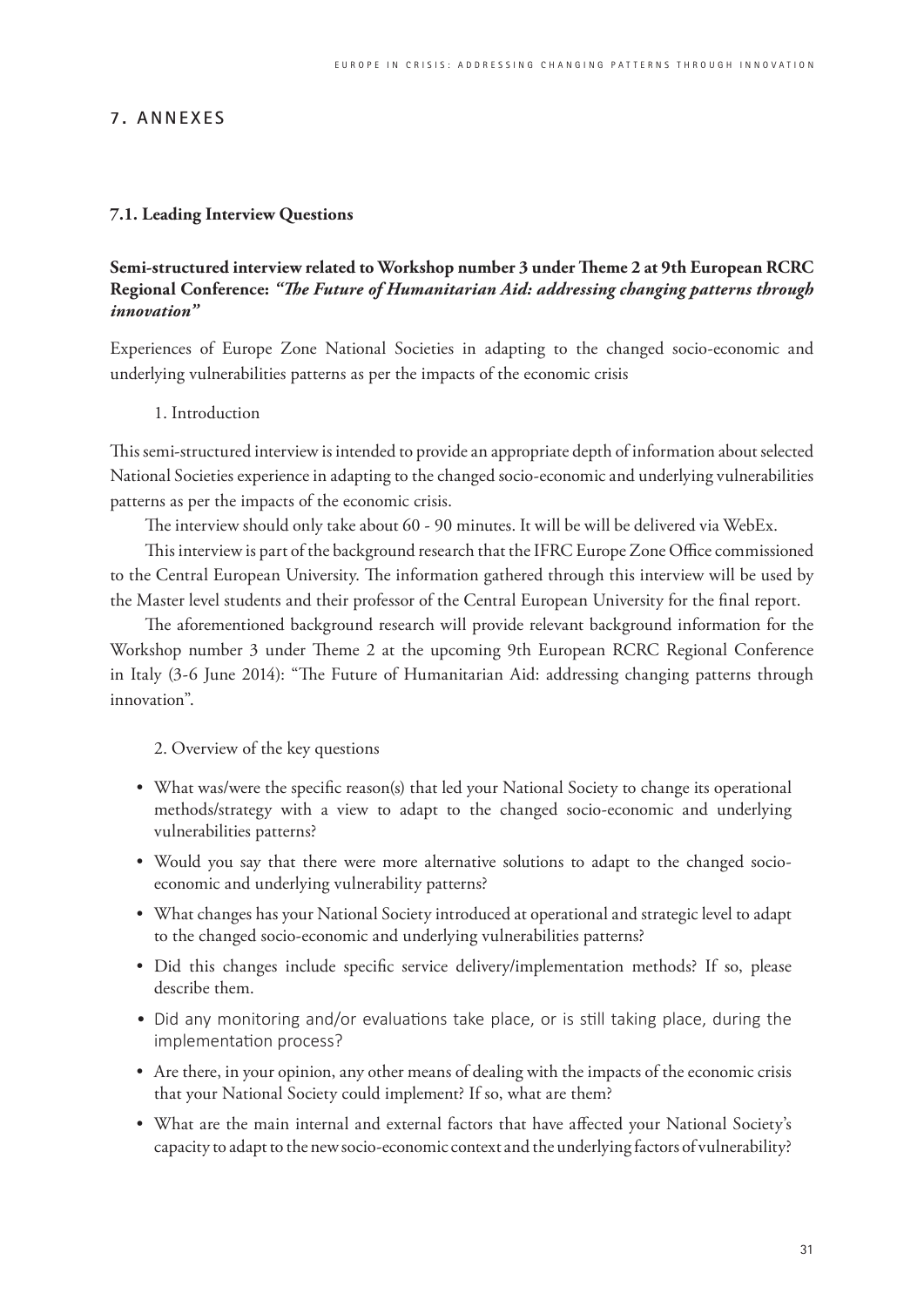# <span id="page-34-0"></span>**7.2. Questionnaire format and questions**

**NB.:** for the German Red Cross we had additional questions, listed under the presented standard questionnaire for the other respondent National Societies.

# Questionnaire related to Workshop number 3 under Theme 2 at <sup>9th</sup> European RCRC Regional **Conference: "***The Future of Humanitarian Aid: addressing changing patterns through innovation***"**

Experiences of Europe Zone National Societies in adapting to the changed socio-economic and underlying vulnerabilities patterns as per the impacts of the economic crisis

| National Society                     |  |
|--------------------------------------|--|
| Responsible person who filled in the |  |
| questionnaire and contact details    |  |
| Date                                 |  |

Dear survey participant,

- This survey is intended to provide an appropriate depth of information about selected National Societies experience in adapting to the changed socio-economic and underlying vulnerabilities patterns as per the impacts of the economic crisis.
- • This survey is part of the background research that the IFRC Europe Zone Office commissioned to the Central European University. The information gathered through this questionnaire will be shared with the Master level students and their professor of the Central European University who are conducting the research and will be used for the final report produced by the Central European University.
- The aforementioned background research will provide relevant background information for the Workshop number 3 under Theme 2 at the upcoming 9th European RCRC Regional Conference in Italy (3-6 June 2014): "*The Future of Humanitarian Aid: addressing changing patterns through innovation".*
- This survey does not require additional research for the National Societies.
- Please note that the size of the text boxes for your answers is not fixed.

**--------------------------------------------------------------------------------------------------------------------------- Q1.** What was/were the specific reason(s) that led your National Society to change its operational methods/strategy with a view to adapt to the changed socio-economic and underlying vulnerabilities patterns?

**Q2.** Would you say that there were more alternative solutions to adapt to the changed socio-economic and underlying vulnerability patterns?

**Q3.** What changes has your National Society introduced at operational and strategic level to adapt to the changed socio-economic and underlying vulnerabilities patterns?

**Q4.** Did these changes include specific service delivery/implementation methods? If so, please describe them.

**Q5.** Did any monitoring and/or evaluations take place, or is still taking place, during the implementation process?